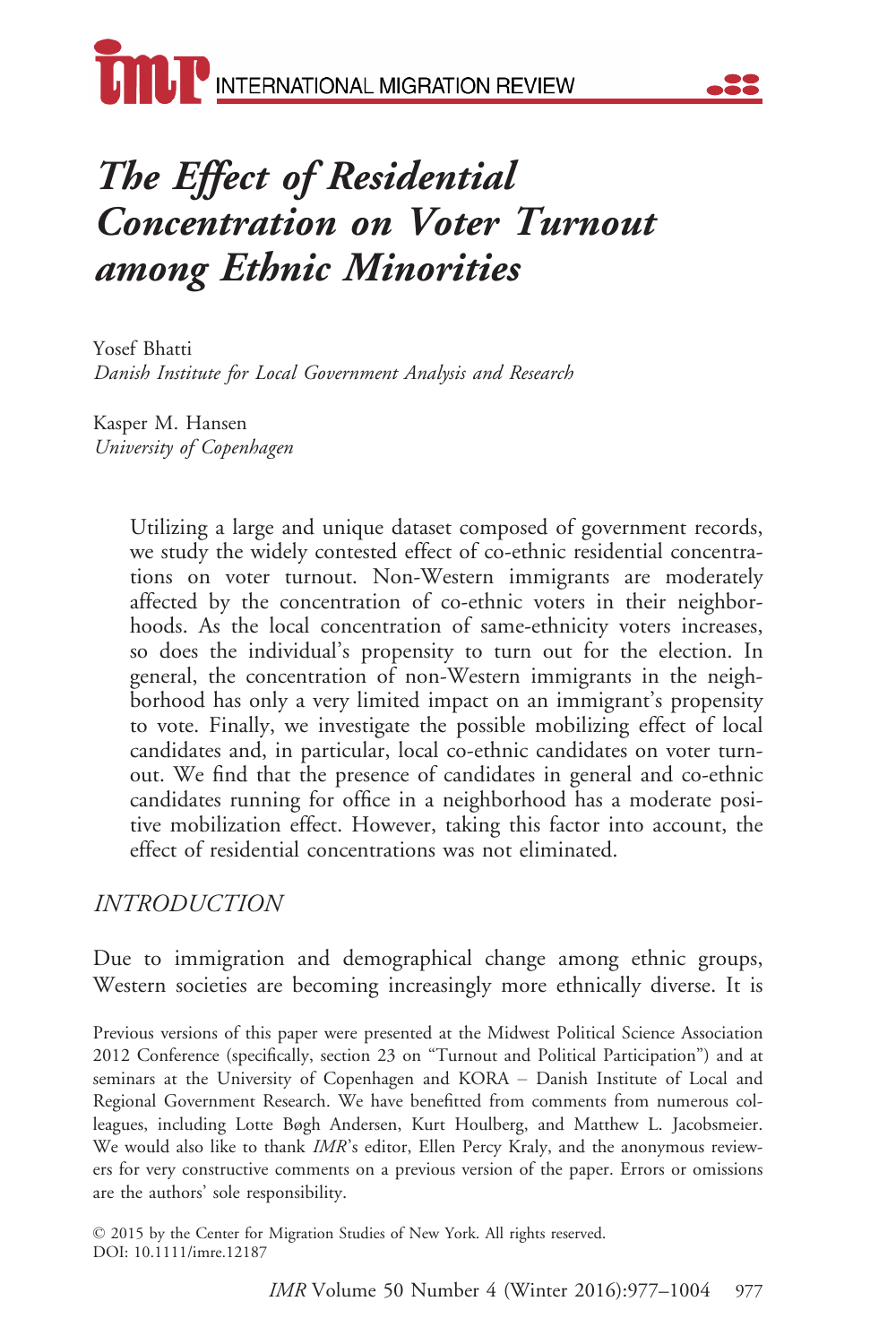well known that on average, ethnic minorities in most European countries turn out to vote at substantially lower levels than the ethnic majority and that there is large variation within and across ethnic groups (Togeby 1999; Barreto 2005; van Londen, Phalet, and Hagendoorn 2007; Fieldhouse and Cutts 2008a). One of the most debated aspects of immigrants' varying electoral participation in academic literature as well as in public debate is the effect of residential concentration. On one hand, residential concentrations of minorities may redirect the political focus in the community toward their countries of origin, for example, by following the political news in their country of origin rather than in their current country of residence. This aspect of concentration could depress their electoral participation. On the other hand, a high concentration of ethnic groups could increase voter turnout by increasing the local information flow about politics and by providing a critical mass for candidates to run on an ethnic platform (Cho, Gimpel, and Dyck 2006, 158).

Research in the field has provided conflicting empirical evidence. Studies from the United States have found a mostly negative relationship between the residential concentration of ethnic minorities and groups' turnout (e.g., Cho 1999; Cho, Gimpel, and Dyck 2006). Studies from the United Kingdom have largely found the opposite results for religious groups. Muslim and Hindu immigrants seem to have a higher propensity of registering and voting when living among peers (Fieldhouse and Cutts 2008a,b).

In this study, we utilized a dataset of government records from Denmark to provide insight into the ongoing debate on the effect of residential concentration on minority turnout. In addition to offering another venue for addressing the effect of residential concentration, the Danish government registers allow us to identify the precise country of origin (the sample contains 151 countries) of the individuals, whereas previous studies have relied on name recognition procedures and thus primarily focused on a few ethnicities that can be identified by their names. The government register variables also allow for more detailed and reliable control variables than is usually possible and for examining the possible effects at different levels of aggregation. It is also worth noting that whereas the electoral systems in the United States and United Kingdom are based on first-past-the-post with simple plurality and single-member constituencies, the Danish system is a party-list, proportional system with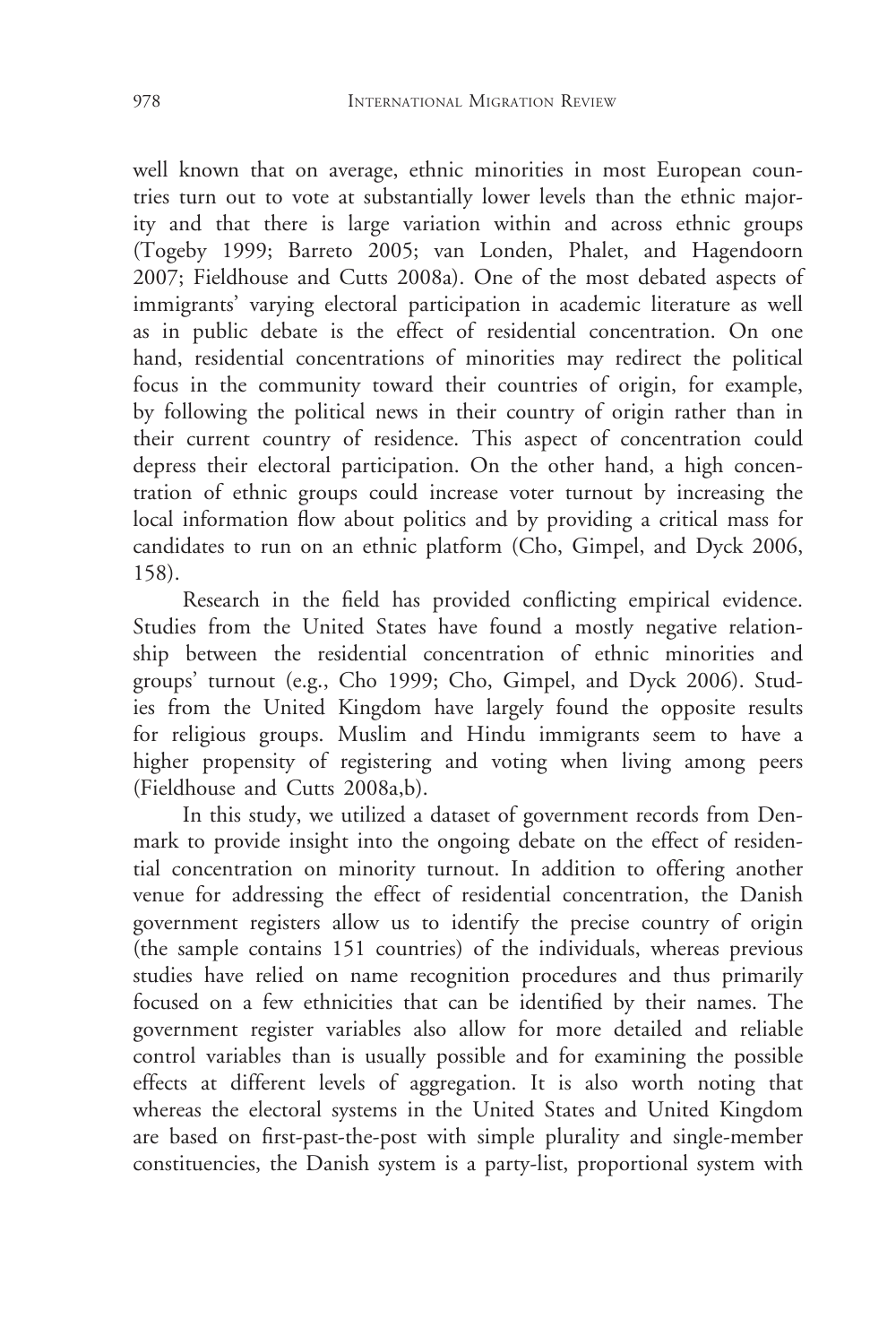multimember districts ensuring the proportionality between electorate and elected representatives. The difference in electoral system could have implications for the results because the threshold for representation is lower for geographically dispersed groups in proportional systems compared to first-past-the-post systems.

Finally, we are able to identify candidates running for office in the files of individual voters, thereby allowing us to uncover the possible effect of local (neighborhood-level), co-ethnic candidates on turnout. In addition to this factor being interesting in its own right, it may also mediate the possible effects of residential concentrations because a high concentration may provide a critical mass for co-ethnic individuals to run for office, which in turn could mobilize the ethnic group in question (Togeby 1999). Thus, the inclusion of local co-ethnic candidates in our models may inform us about the mechanisms through which residential concentration works. Furthermore, the geographical identification of candidates allows us more generally to identify the effect of having a candidate in the neighborhood (local collective mobilization), which is normally difficult to study due to data limitations.

The remainder of the article is structured as follows: In the next section, we provide a short introduction to the context of this study, Danish municipal elections, which is followed by a discussion of theory and our hypotheses, which are derived from the existing literature (e.g., Cho, Gimpel, and Dyck 2006; Fieldhouse and Cutts 2008b). Next, we discuss the empirical strategy and employed measures. The analysis is conducted and divided into two parts. First, we look at the overall effect of residential concentration on turnout. Second, we consider the possible effect of local co-ethnic candidates. In the final section, we discuss the results with regard to existing literature.

#### DANISH MUNICIPAL ELECTIONS

Our data are based on the actual turnout from voter files merged with government-issued, individual-level sociodemographical information from 44 local elections held simultaneously across Denmark on November 17,  $2009<sup>1</sup>$  All 98 municipalities were offered the chance to participate in the study, and 44 accepted. There are a total of 2.3 million voters, of which

<sup>&</sup>lt;sup>1</sup>See Elklit et al. (2000, 2005) for pioneering studies in a Danish context using similar approaches.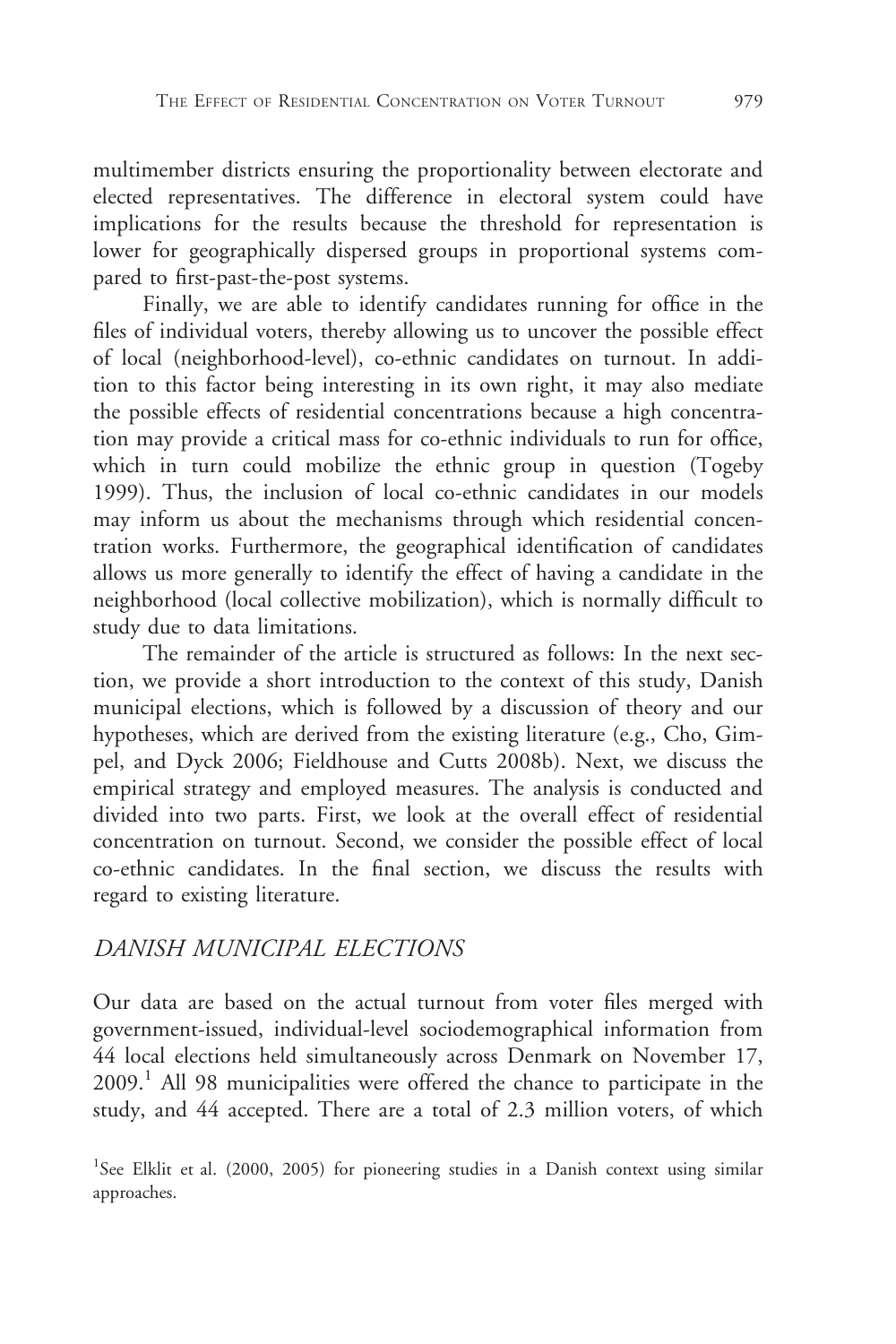146,358 were registered as first- or second-generation immigrants.<sup>2</sup> Because the study is based on voter files, no self-selection is involved at the individual level because we do not have to rely on individual compliance.<sup>3</sup>

Municipalities play an important role in the Danish welfare state and are responsible for most services (e.g., childcare, elementary schools, care for seniors, and libraries). Approximately 27 percent of the entire GDP, or more than half of public expenditure, is spent at the municipal level. Turnout for the elections in 2009 was approximately 66 percent, compared to a 70 percent average over the last 35 years (Elklit et al. 2000; Bhatti and Hansen 2012a). Voting is non-compulsory for all Danish elections, and the electoral system is proportional. The municipalities have multiparty systems dominated by the major national parties. Voters can either cast list votes or personal votes, which simultaneously count as list votes, and increase the potential for collective mobilization by local ethnic candidates. This potential is further increased by the fact that 70 percent of all lists in 2009 were open lists which allowed immigrant candidates far from the top of the party list a real chance of election if they could attract a relatively modest amount of personal votes (Togeby 1999). Just a few votes can make a substantial difference. For instance, in the municipality of Aarhus in 2009, the two last elected candidates for the Social Democrats both received 366 votes and the next two candidates received, respectively, 340 and 335 votes. Thus, if the candidate who received 340 votes received only 27 more votes, he would have been elected, and the last mandate would have been decided by lot between the two candidates who received 366 votes. The closeness of the race in Aarhus is far from unique. From a mobilization perspective, this shows how

<sup>3</sup>There were no missing districts in 39 municipalities. In Rudersdal, one district was missing. In Copenhagen, one table (voters are assigned randomly to tables) within one district was missing. In Aarhus, six districts were missing. In all cases, the municipalities had lost the ballots. Esbjerg participated only with those districts with a digital voting list. In one municipality, Odense, the electronic registration in district four broke down for a couple of hours on election day. This resulted in 1,160 voters being erroneously coded as nonvoters. In all five municipalities, no self-selection was involved, and the missing districts/ tables/votes will therefore not pose an issue for the analysis (Bhatti and Hansen 2010; Bhatti 2012).

<sup>&</sup>lt;sup>2</sup>In the remaining analysis, we will, for simplicity, include only those with valid information on ethnicity and local geography (144,030 of the 146,358 immigrants and about 2.303 million voters in total) in our descriptive statistics.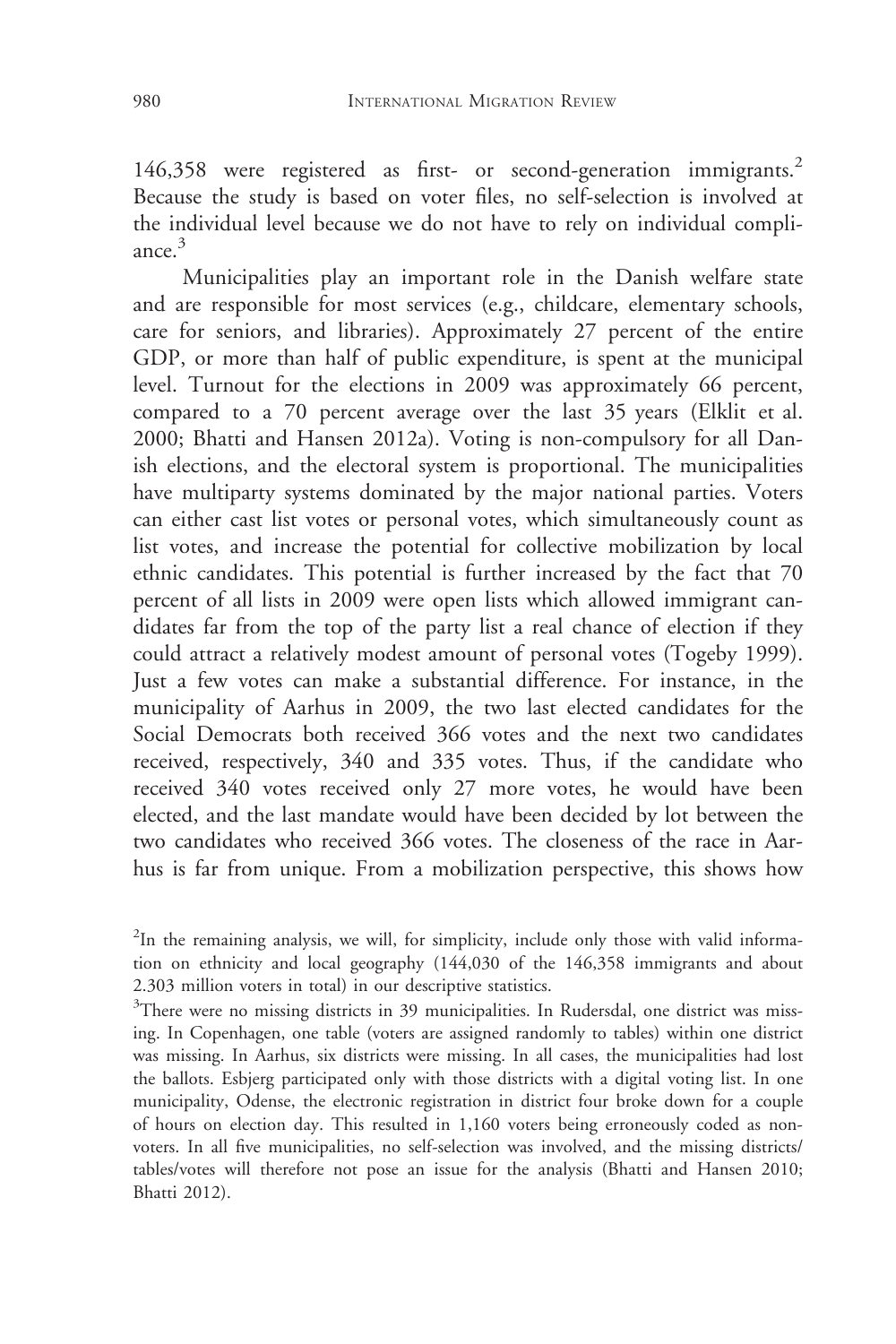the Danish election system encourages candidates to mobilize every vote they can because even a small number of votes can be decisive.

In each of the municipalities, the entire electoral register was computerized and then merged with extensive lists of individual-level sociodemographical information from Statistics Denmark, $4$  including geographical information about the locations of households in municipalities, electoral districts, 1 sq. km., and 100 sq. m. fields (all nested). Thus, all the variables are based on government record data and are not subject to social desirability bias (e.g., indicating you voted even if you did not) or other common causes of survey misreporting (e.g., self-selection into the sample) (Bernstein, Chadha, and Montjoy 2001; Cassel 2003; Karp and Brockington 2005). Most importantly for the present purpose, ethnic identification does not rely on name identification procedures, as in, for example, Cho, Gimpel, and Dyck (2006) and Fieldhouse and Cutts (2007, 2008b), but rather on the actual ethnicity (country of origin) recorded when the immigrant entered the country. This should add to the precision of the estimates. In addition, our data contain more than 150 ethnicities, whereas most previous studies have focused on only a few. The drawback of the dataset is that it is cross-sectional (like most other datasets used in the existing literature), and even with better-than-usual controls, our models may be vulnerable to unobserved unit heterogeneity.

The ethnic minorities in focus here include the eligible first and second generations of immigrants of non-Western<sup>5</sup> ancestry (from now on referred to as "immigrants" for simplicity). First-generation immigrants are those who immigrated themselves, and their children were second-generation immigrants. Specifically, we apply the working statistical definition from Statistics Denmark where first-generation immigrants are born outside Denmark and neither parent is both born in Denmark and has Danish citizenship. Second-generation immigrants are defined as being born in Denmark, and neither of their parents is both born in Denmark and

<sup>5</sup>We define Western countries as EU27, the Nordic countries, Western European countries, North American countries, New Zealand, and Australia. Non-Western countries are defined as all other countries. See Table A1 of the appendix for an overview of the frequency of the most common countries of origin in the sample. There are 151 countries of origin in the sample (143,359 individuals). Additionally, there are five groups of individuals who could be identified by only their continent of origin and one group who was only identified as non-Western (671 individuals).

<sup>&</sup>lt;sup>4</sup>Statistics Denmark is an official census bureau funded by the government and has the responsibility of compiling statistics from various Danish authorities on all levels.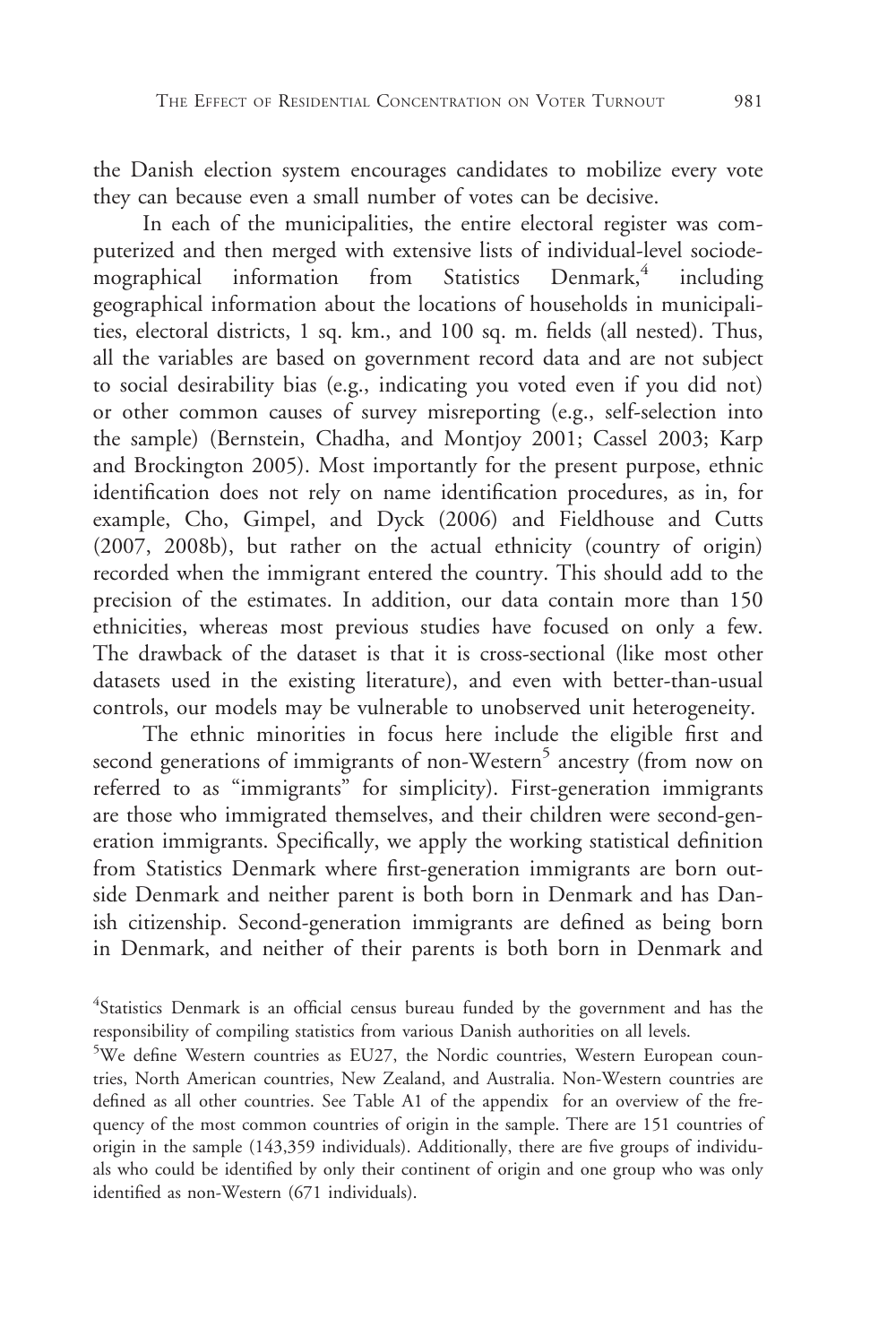has Danish citizenship. The rest of the population is classified as ethnic Danes (Statistic Denmark 2013, 12). Immigrants are eligible to vote and run for office in local elections after three years of permanent residence in Denmark, regardless of their citizenship (for national elections, only Danish citizens can vote). Political candidates running in the election can be identified in the dataset. Thus, it is possible to place candidates geographically (e.g., in the 100 sq. m. or 1 sq. km. fields) as well as identify their ethnicity (country of origin). The sample contains all 4,286 candidates running for election in the 44 municipalities, of which 137 were immigrants.

# THEORY – TWO COMPETING EXPLANATIONS

In recent decades, increased attention has been given to the possibility that social factors in general can influence various political outcomes (Huckfeldt and Sprague 1987; Mutz 2002; Cho, Gimpel, and Dyck 2006; Bhatti and Hansen 2012a; Fieldhouse and Cutts 2012; Enos 2014). However, the idea that the racial (or ethnic) context could affect electoral turnout or public opinion is far from new. For instance, in his seminal study, Key (1949) examined the effect of racial composition on turnout and found that majority turnout was positively affected by the share of African Americans in their area (county) due to a racial threat.

The literature on residential concentrations of ethnic or religious minorities has been dominated by theories and empirical findings that run in opposing directions. The first group of hypotheses suggests that as the residential concentration of co-ethnics in a neighborhood increases, the turnout of the individual immigrant drops. Part of the reason is not the residential concentration per se; neighborhoods with a high residential concentration of ethnic minorities also have a high geographical concentration of lower educated and unemployed people and those receiving various forms of social benefits (Fieldhouse and Cutts 2008b, 533). However, even when we control for these factors, residential concentration may have a negative effect per se. The information flow in an area with a high concentration of an ethnic minority may be focused toward the native country/countries rather than the country in which the ethnic minorities live (Cho, Gimpel, and Dyck 2006).

Related to the information flow, general participation norms may be negatively affected in areas with a high percentage of immigrants because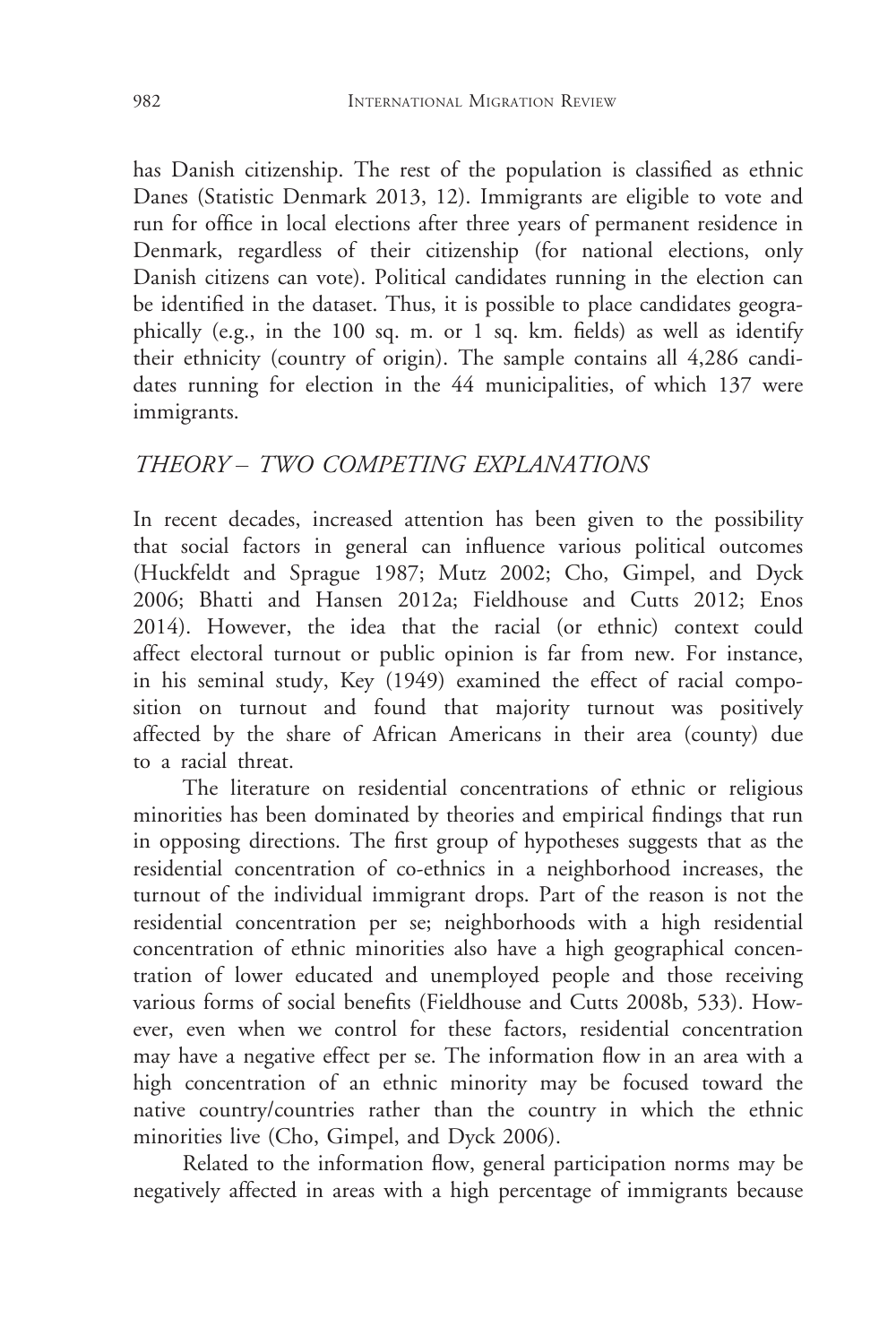individuals are less exposed to the norm of voting as a civic duty (Huckfeldt 1986; Cho 1999; Cho, Gimpel, and Dyck 2006; Cho, Gimpel, and Wu 2006). Furthermore, it has been argued that a high concentration of ethnic minorities leads to a general withdrawal from society, which would also discourage voters from turning out at elections (Massey and Denton 1989, 1993).

H1: A high residential concentration of co-ethnics results in a lower turnout among non-Western immigrants.

The second group of hypotheses, which run directly counter to the first, suggests that as the residential concentration of co-ethnics increases, so does the turnout. The reason is possibly that higher co-ethnic residential concentrations increase social connectedness, social cohesion, and the strength of community networks, leading to a higher level of group consciousness, which again enhances political mobilization (Laurence and Heath 2008). A stronger ethnic network and specific ethnic opinion leaders might also encourage turnout and facilitate ethnic political organizations (Schlichting, Tuckel, and Maisel 1998; Fieldhouse and Cutts 2007, 2008b). Furthermore, as the concentration of a given ethnicity reaches a critical mass, it may encourage individuals of that origin to run for office because their chances of being elected increase with their electoral base, which again encourages voting because voters have ethnic candidates with whom they can identify (Togeby 1999).

H2: A high residential concentration of co-ethnics increases voter turnout among non-Western immigrants.

It should be noted that H1 and H2 concern co-ethnics and not immigrants in general because non-Western immigrants constitute a highly heterogeneous group. This implies that we, for instance following H2, would expect a Turk living in a Turkish-dominated area to have a high propensity to turn out, whereas a Somali living in the same area would not be positively affected by the possibly strong Turkish network. It is, of course, likely that the concentration of immigrants in general could have an independent effect – for instance, by decreasing exposure to participation norms (a negative effect) or by inducing group conflict (a positive effect) (Fieldhouse and Cutts 2008b; Spence and McClerking 2010). Consequently, this factor is included as a control in all models.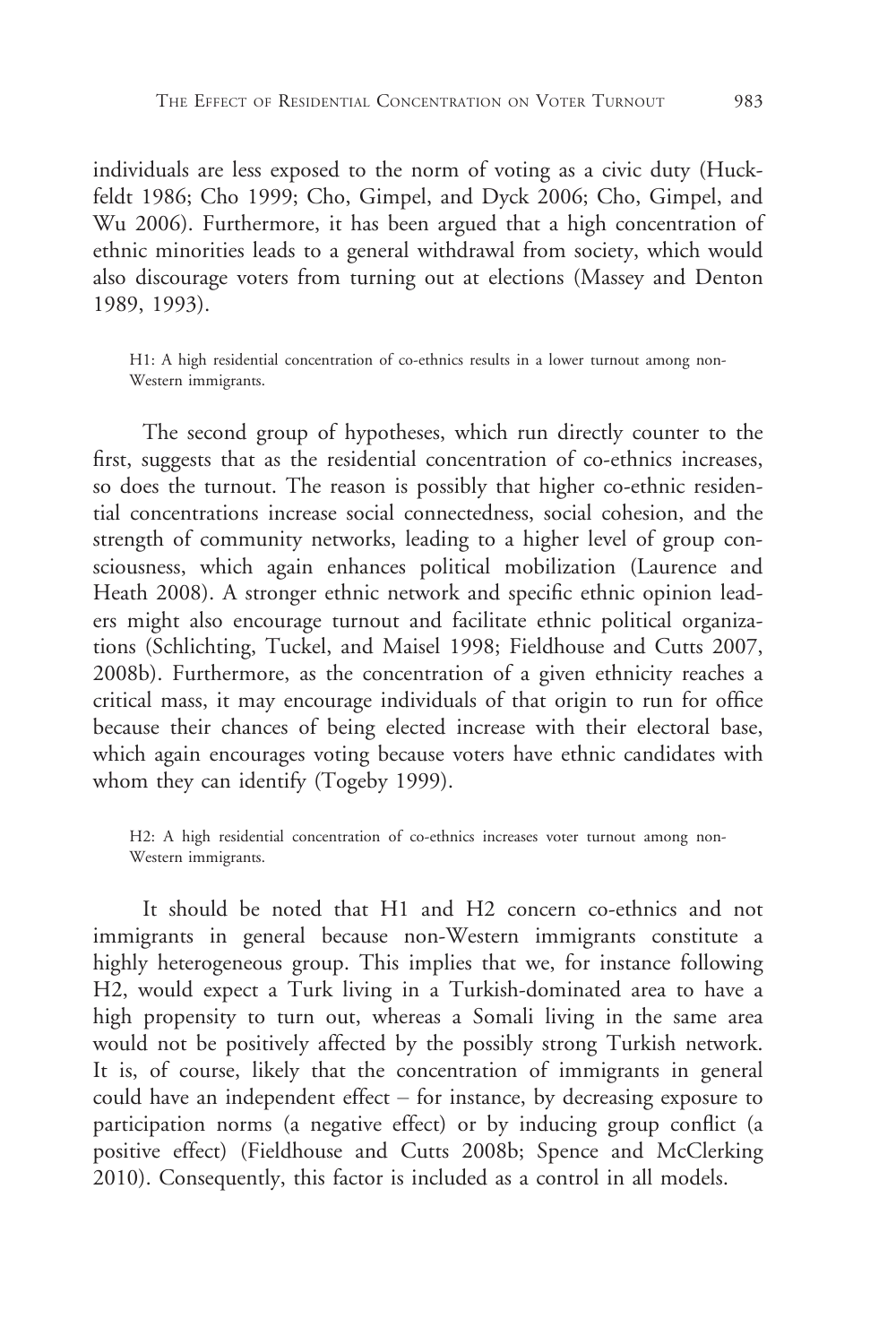The first hypothesis, which suggests that turnout is depressed as the residential concentration of co-ethnics increases, is empirically supported by research on US Asian minorities. Findings suggest that, for example, Chinese and Korean co-ethnic concentrations diminish the participation of non-California Chinese and Korean registered voters substantially (Cho, Gimpel, and Dyck 2006, 162). However, in California, where the concentration is higher, the trend is not as strong, and Japanese immigrants even experience the opposite trend (Cho, Gimpel, and Dyck 2006). A negative relationship has also been found in the Swedish context (Jonsson 1999). Contrary to Cho, Gimpel, and Dyck (2006), Fieldhouse and Cutts (2007, 2008a,b), who investigated a UK context, found that a high concentration of religious minorities increases registration and turnout, which supports the second hypothesis. For instance, Muslim electoral registrations increase with the proportion of Muslims in the electorate. In Denmark, Togeby has found a similar positive effect for Turkish immigrants (Togeby 1999). In conclusion, there are sound theoretical reasons for suggesting that ethnic and religious residential concentrations have both positive and negative effects on turnout and that empirical findings run in opposing directions. Thus, the jury is still out on this important research question.

We also examine the influence of neighborhood-level co-ethnic candidates running in the election on the turnout of individual immigrants. Several studies have suggested that co-ethnic or coracial candidates or elected officials may be able to mobilize particular groups to turn out (Bobo and Gilliam 1990; Spence and McClerking 2010). However, this literature has mainly focused on Black and Latino candidates or office holders in the United States, and the empirical results have been mixed, although with a tendency toward finding that coracial leaders have a positive effect (Barreto, Segura, and Woods 2004; Spence and McClerking 2010; Hayes et al. 2011, 2). It is interesting to test the effect in a context outside the United States, with more ethnicities and at the neighborhood level.

A local co-ethnic candidate may be easier to identify with; therefore, the presence of such a candidate may increase the likelihood of immigrant voters turning out. It may be that voters are encouraged to vote directly by the co-ethnic candidate through social networks. Immigrants may also be more encouraged to vote if a local co-ethnic candidate is present because they use ethnicity as a cue for the candidate's political priorities (Washington 2006) and have a preference for geographical proximity in representation. One might also expect that candidates residing in the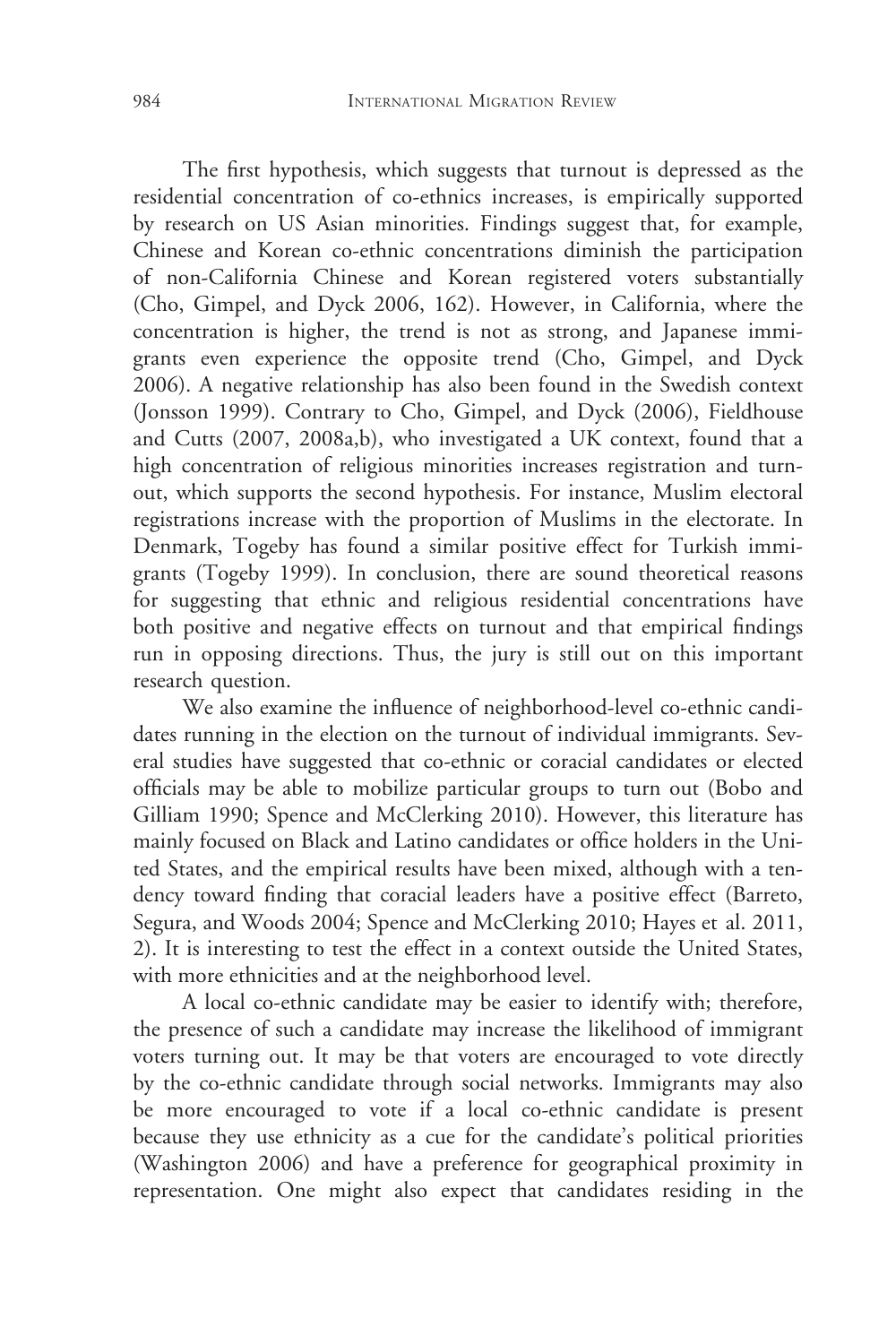neighborhood, regardless of ethnicity, have a general effect because voters may simply identify more with a local candidate.

H3: The presence of co-ethnic candidates in a neighborhood increases the propensity of turning out.

H4: The presence of candidates in a neighborhood, regardless of ethnicity, increases the propensity of turning out.

The hypothesis that local co-ethnic candidates influence immigrant turnout positively is interesting not only in its own right but also because it may help us unpack the possible positive effect of residential concentration if it is more likely to have a local co-ethnic candidate when living in an ethnically concentrated area. In that case, more co-ethnic candidates may be one of the possible causal avenues for the total effect of residential concentration. Basically, this speaks to dual causal mechanisms of increased turnout that can be reinforcing from election to election. High residential concentration of co-ethnics may lead to reduced costs of voting or a greater group consciousness as the network fuels a sense of social duty and provides resources to explain the process of the election. At the same time, high residential concentration of co-ethnics may lead to more co-ethnic candidates, thereby encouraging co-ethnics to turn out through stronger collective mobilization by political elites (Verba, Nie, and Kim 1978). The second mechanism may be particularly relevant H2, in Denmark due to the use of proportional representation with open lists and small vote margins which encourage local minority mobilization.

Like in H2, one would expect identification with candidates to occur primarily between individuals of the same ethnicity. From this logic, one would not expect the number of immigrant candidates in general to impact the turnout of specific immigrant groups. However, this is essentially an empirical question of why the total number of local immigrant candidates is taken into account in the specification (see also the next section).

#### MEASURES AND ESTIMATION STRATEGY

The dependent variable in the models is whether an individual votes. Throughout most of Europe, immigrants and ethnic minorities have a lower turnout propensity than the majority population. Denmark is no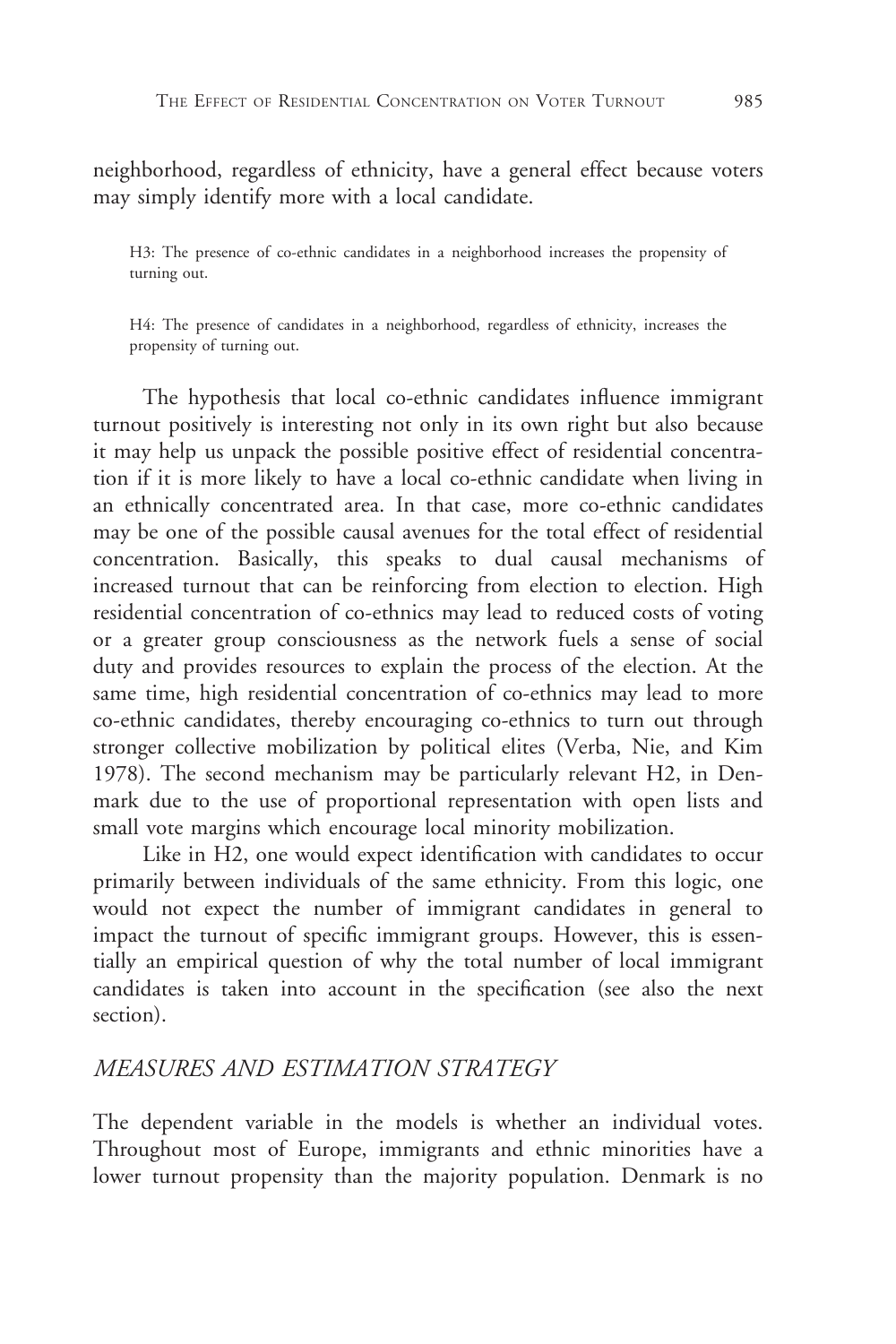exception. In the 2009 municipal elections, the object of this study, the non-Western immigrant turnout was 37 percent, compared to 68 percent for ethnic Danes. Furthermore, immigrant turnout has sharply declined over the course of the last 12 years – approximately 11 percentage points in the capital of Copenhagen and 17 percentage points in the second largest municipality, Aarhus (Bhatti and Hansen 2010).

To capture H1 and H2, for each individual, we calculate the percentage of other eligible residents in her neighborhood with the same ethnicity. For instance, for a Turk, the variable would denote the percentage of Turks in the neighborhood (apart from the individual herself). Statistics Denmark has divided Denmark into a grid of 100 sq. m. fields and 1 sq. km. fields to facilitate geographic analysis. For each individual, it is possible to identify the field in which she lives and the other individuals living there. The fields are sufficiently small to obtain a very local effect that approximates the notion of neighborhoods instead of relying on large electoral districts. The drawbacks of the fields are that actual neighborhoods may cut across the squared regions and we cannot distinguish between individuals living in the middle or near the border of a field. We run analyses both on the 100 sq. m. and 1 sq. km. fields, thereby varying the level of aggregation on which neighborhoods are defined, which enables us to test the robustness of the results to different definitions of neighborhoods. We control for the share of eligible non-Western immigrants in general to distinguish between the effect of co-ethnicity and living in immigrant communities in general.

Figure I shows the distribution of the main variable of interest, coethnic concentrations. Among the immigrants in the sample, the median concentration of their own ethnicity in their neighborhoods is 2.8 percent in the 100 sq. m. fields and 0.8 percent in the 1 sq. km. fields, with substantial variation among the groups. The 75th percentile is 8.6 percent (100 sq. m. fields) and 2.3 percent (1 sq. km. fields). The 95th percentile is 26.3 percent, and only 1 percent live in neighborhoods with a higher concentration than 46.8 percent (100 sq. m. fields) and 22.8 percent (1 sq. km. fields). Thus, residential concentrations are higher when small squares are used to identify neighborhoods.

H3 and H4 are evaluated by including the number of co-ethnic candidates and the total number of candidates in the neighborhood, which is possible because our dataset contains a variable identifying whether each individual is a candidate. We control for the number of immigrant candidates to test whether the possible effect is due to the number of candi-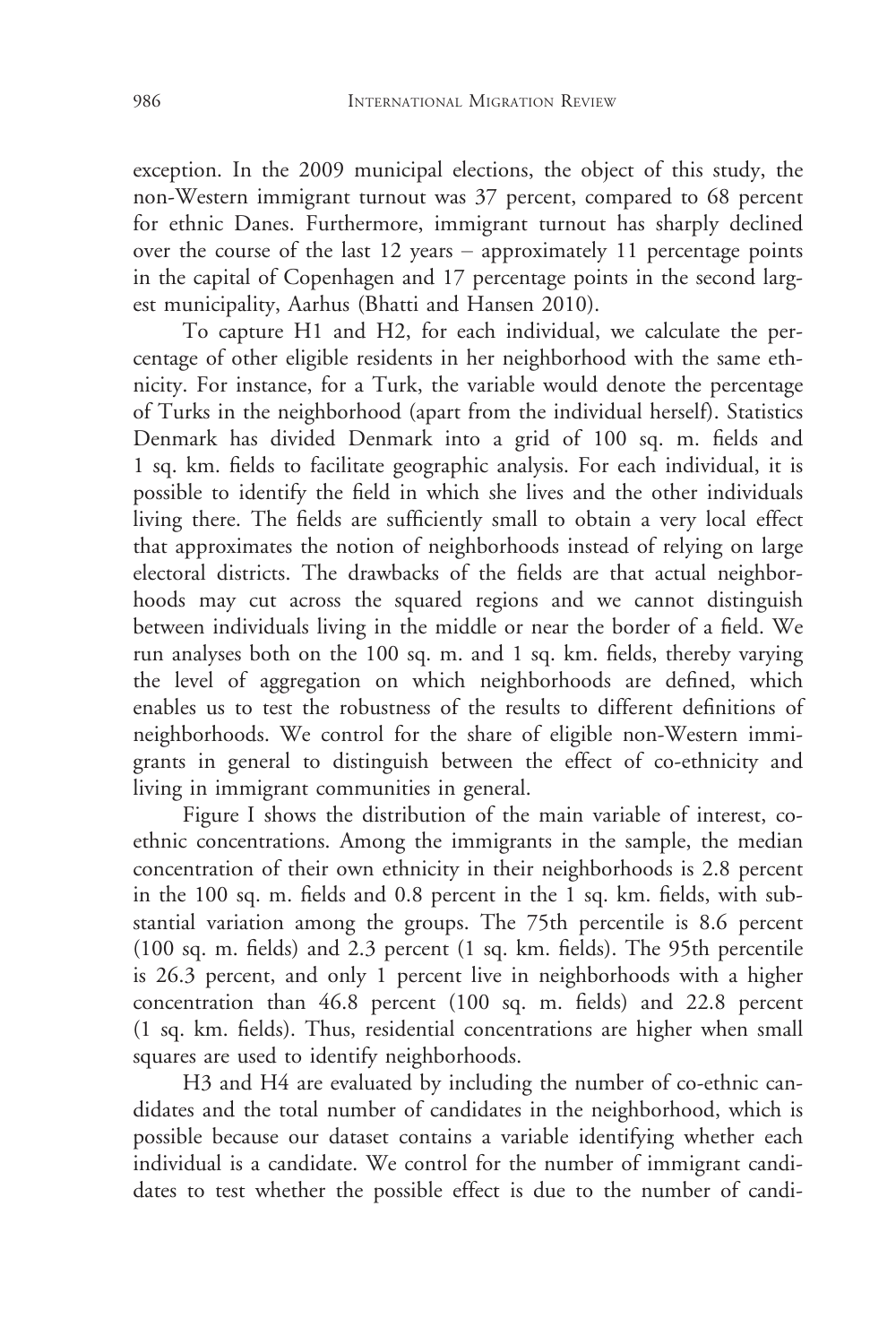



 $N = 143,905$  (100 sq. m. fields) and  $144,027$  (1 sq. km. fields). The figure illustrates the percentage of the sample (immigrants only) located in 0.5 increments of percent of own ethnicity in the neighborhood.

dates in general, the number of immigrant candidates, or the number of co-ethnic candidates. Approximately 0.4 percent (100 sq. m. fields) or 5.9 percent (1 sq. km. fields) of the sample live in neighborhoods where at least one co-ethnic candidate is running, whereas approximately 9.4 percent and 88.2 percent live in a neighborhood where some candidate is running.

We control for a range of neighborhood composition variables – the average age of other eligible individuals, the age squared, the educational level, the income, and the number of eligible inhabitants in the neighborhood (a proxy for population density). In addition to the macro variables, we control for individual-level characteristics in the existing literature that have been found to be associated with turnout (e.g., Wolfinger and Rosenstone 1980; Bhatti and Hansen 2012b,c). We also include municipality and ethnicity fixed effects to take into account unobserved differences between municipalities and the individual ethnic groups relevant to turnout.<sup>6</sup>

Because the dependent variable is binary in nature, we utilize a logistic regression. Standard errors are clustered into 100 sq. m. or 1 sq. km.

<sup>&</sup>lt;sup>6</sup>It should be noted that by including a municipality fixed effect, we explicitly do not attempt to capture any possible indirect effects of the local residential concentration through the municipal concentration.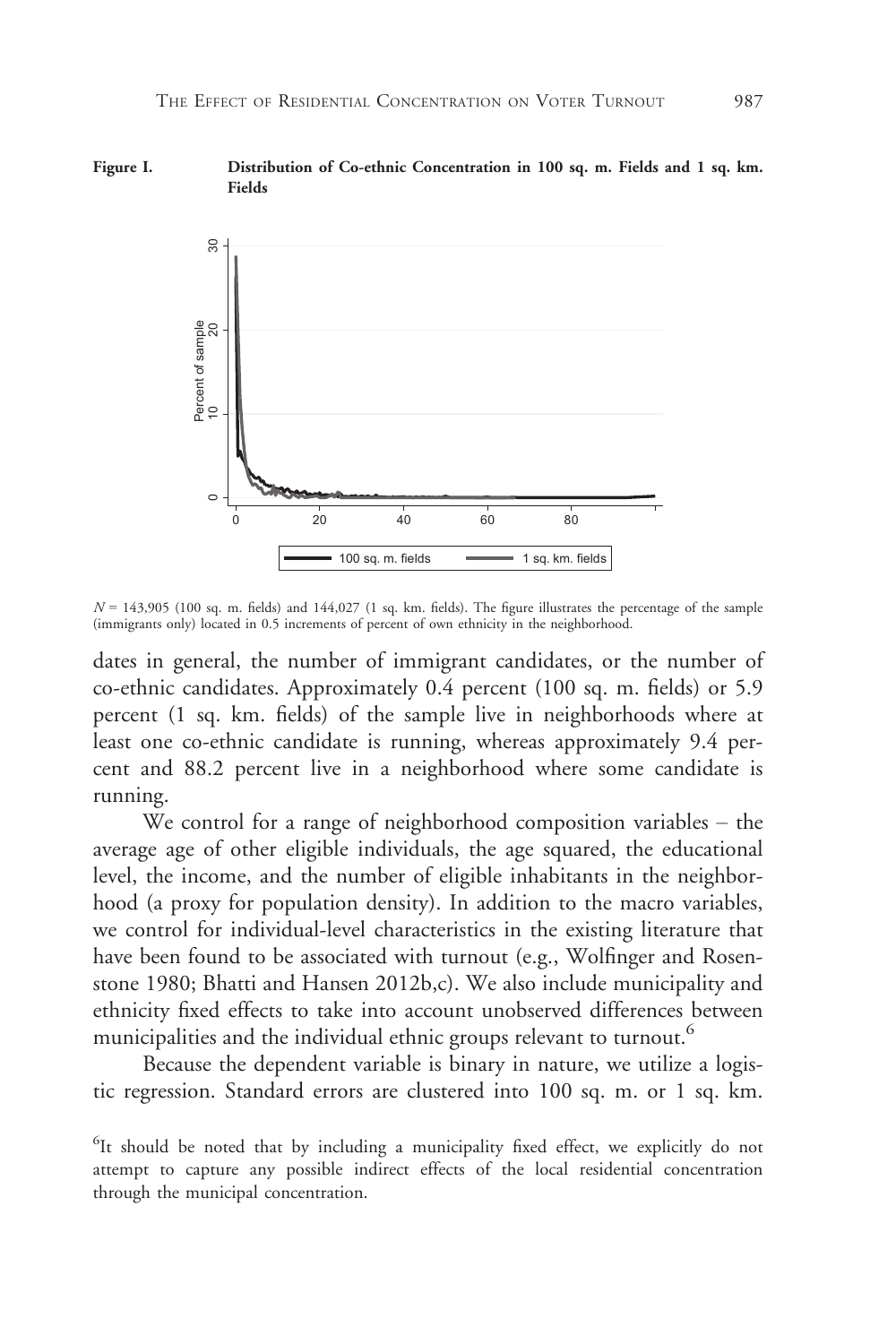

Each observation in Figure II is based on a minimum N of 30.

fields (depending on the level of analysis) to take into account non-independence within these neighborhood-specific clusters.<sup>7</sup>

#### ANALYSIS

### The Overall Effect of Residential Concentration on Immigrant Voting

We start by considering the effect of the residential concentration of coethnics on immigrant turnout to test H1 and H2. As Figure II illustrates, there is a positive bivariate association between concentration and turnout regardless of our definition of neighborhoods. Immigrants living in areas dominated by other ethnicities (Danes or other immigrant groups) have an average turnout of approximately 30–35 percent, whereas those living in areas dominated by co-ethnics can have average turnout rates as high as 50 percent.

In Table 1, we test whether the relationship holds in a multivariate analysis. Models 1 and 3 include the concentration of co-ethnics along with neighborhood-level and individual-level controls at the two levels of aggregation (100 sq. m. fields and 1 sq. km. fields). We also add munici-

 $7$ We also ran (two-level) multilevel logistic models as an alternative strategy for taking into account the clustering. This did not change the conclusions of the analysis.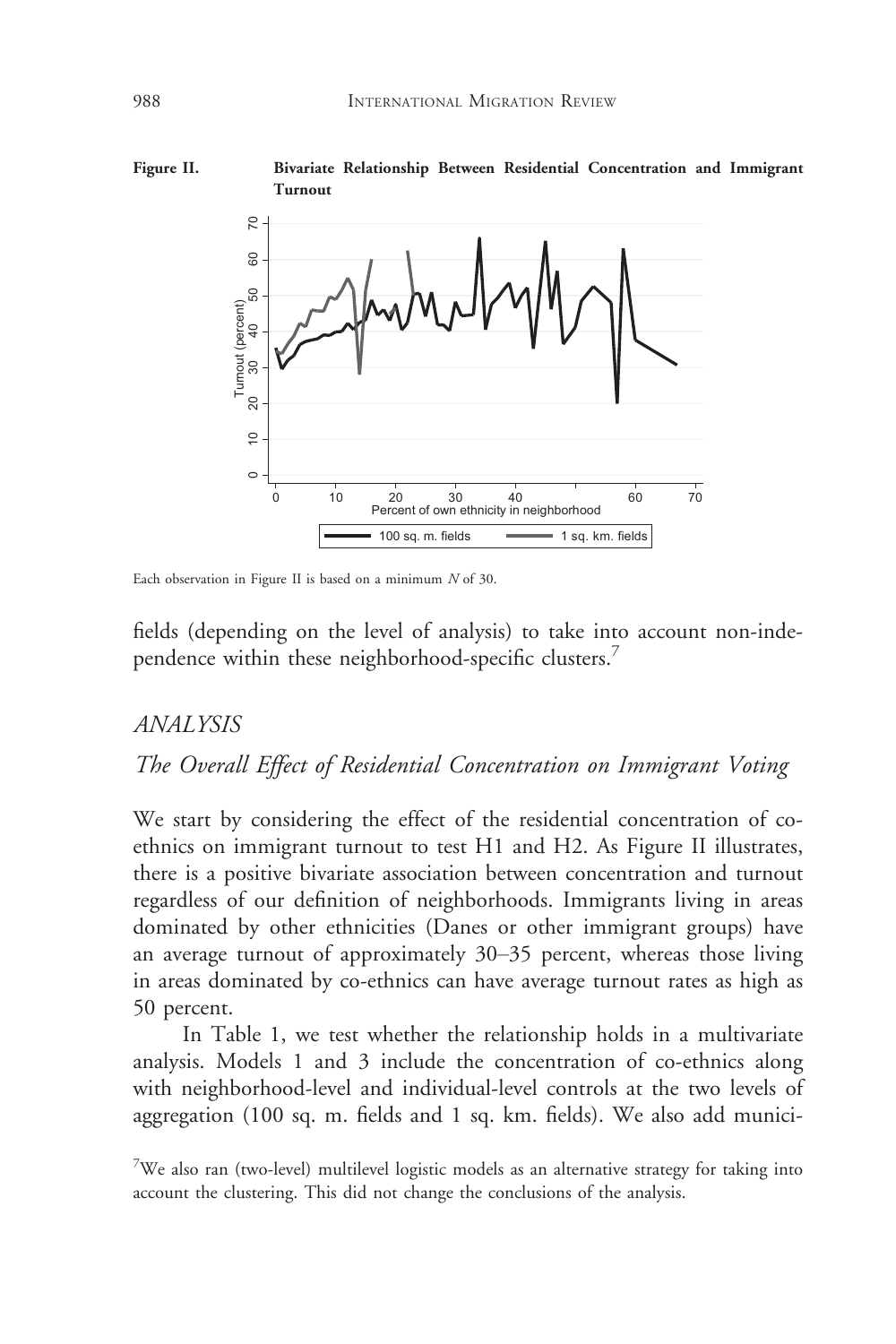|                                        | IMMIGRANT TURNOUT IN 100 SQ. M. FIELDS AND 1 SQ. KM. FIELDS |                   |                       |                                |                                                 |                  |                                                                                              |            |
|----------------------------------------|-------------------------------------------------------------|-------------------|-----------------------|--------------------------------|-------------------------------------------------|------------------|----------------------------------------------------------------------------------------------|------------|
|                                        |                                                             | 100 sq. m. fields |                       |                                |                                                 | 1 sq. km. fields |                                                                                              |            |
|                                        | $\widehat{\Xi}$                                             |                   | $\widehat{c}$         |                                | $\widehat{\odot}$                               |                  | $\bigoplus$                                                                                  |            |
|                                        | $Logistic$                                                  | <b>AME</b>        | Logistic              | <b>AME</b>                     | Logistic                                        | <b>AME</b>       | Logistic                                                                                     | <b>AME</b> |
| Neighborhood-level variables           |                                                             |                   |                       |                                |                                                 |                  |                                                                                              |            |
| Percentage co-ethnic                   | $0.004***$                                                  | 0.09              | $0.012***$            | $\begin{array}{c} \end{array}$ | $0.020**$<br>(0.007)                            | 0.42             | $0.051***$<br>(0.014)                                                                        |            |
|                                        | (0.001)                                                     |                   | (0.002)               |                                |                                                 |                  |                                                                                              |            |
| Percentage co-ethnic <sup>2</sup>      |                                                             |                   | $-0.000**$            | $\overline{1}$                 |                                                 |                  | $-0.001$                                                                                     |            |
| Percentage immigrant                   | $0.001*$                                                    | 0.03              | (0.000)<br>0.001      | 0.02                           | 0.002                                           | 0.05             | (0.001)<br>$0.001\,$                                                                         | 0.03       |
|                                        | (0.001)                                                     |                   | (0.001)               |                                | (0.001)                                         |                  |                                                                                              |            |
| Average age in 1,000 days              | $0.056***$                                                  | $\overline{1}$    | $0.050***$            | $\overline{1}$                 |                                                 | $\overline{1}$   | $\begin{array}{l} (0.001)\\ 0.075\\ 0.052)\\ 0.003\\ 0.002)\\ 0.669^*\\ 0.669^* \end{array}$ |            |
|                                        | (0.014)                                                     |                   | (0.014)               |                                | (0.100)                                         |                  |                                                                                              |            |
| Average age in 1,000 days <sup>2</sup> | $0.002**$                                                   |                   | $-0.001*$             | $\overline{1}$                 | $-0.004$                                        | $\overline{1}$   |                                                                                              |            |
|                                        | (0.001)                                                     |                   | (0.001)               |                                | (0.002)                                         |                  |                                                                                              |            |
| Proportion with a higher education     | $0.301***$                                                  | 6.4               | $0.308***$            | 6.5                            | $0.703**$                                       | 14.9             |                                                                                              | 14.2       |
|                                        | (0.070)                                                     |                   | (0.070)               |                                | (0.247)                                         |                  | $(0.269)$<br>$-0.061$                                                                        |            |
| Average income in 100,000 DKK          | $-0.002$                                                    | $-0.05$           | $-0.003$              | $-0.07$                        | $-0.081^*$                                      | $-1.7$           |                                                                                              | $-1.3$     |
|                                        | (0.013)                                                     |                   | (0.013)               |                                | (0.040)                                         |                  | $(0.050)$<br>$0.003$                                                                         |            |
| Number of inhabitants (1000s)          | $0.495***$                                                  | 10.5              | $0.513***$            | 10.8                           | $\begin{array}{c} 0.002 \\ (0.004) \end{array}$ | 0.03             |                                                                                              | 0.06       |
|                                        | (0.125)                                                     |                   | (0.125)               |                                |                                                 |                  | (0.004)                                                                                      |            |
| Individual-level variables             |                                                             |                   |                       |                                |                                                 |                  |                                                                                              |            |
| Sex (male)                             | $-0.040***$                                                 | $-0.9$            | $-0.040***$           | $-0.8$                         | $-0.044$ ***                                    | $-0.9$           | $-0.043**$                                                                                   | $-0.9$     |
|                                        | (0.011)                                                     |                   | $\left( 0.011\right)$ |                                | (0.013)                                         |                  |                                                                                              |            |
| Age in 1,000 days                      | $0.090***$                                                  | $\overline{1}$    | $0.091***$            | $\overline{1}$                 | $0.090***$                                      | $\overline{1}$   | $(0.013)$<br>0.091***                                                                        |            |
|                                        | (0.006)                                                     |                   | (0.006)               |                                | (0.006)                                         |                  | (0.006)                                                                                      |            |
| Age in 1,000 days <sup>2</sup>         | $-0.002***$                                                 |                   | $-0.002***$           |                                | $-0.002***$                                     |                  | $-0.002***$                                                                                  |            |
| Education, completed (base = school)   | (0.000)                                                     |                   | (0.000)               |                                | (0.000)                                         |                  | (0.000)                                                                                      |            |
| High school                            | $0.161***$                                                  | 3.4               | $0.162***$            | 3.4                            | $0.167***$                                      | 3.5              | $0.167***$                                                                                   | 3.5        |
|                                        | (0.020)                                                     |                   | (0.020)               |                                | (0.023)                                         |                  | $(0.023)$<br>0.126***<br>(0.019)                                                             |            |
| Technical education                    | $0.120***$                                                  | 2.5               | $0.122***$            | 2.6                            | $0.125***$                                      | 2.6              |                                                                                              | 2.6        |
|                                        | (0.017)                                                     |                   | (0.017)               |                                | (0.019)                                         |                  |                                                                                              |            |

TABLE 1 TABLE 1

THE EFFECT OF RESIDENTIAL CONCENTRATION ON VOTER TURNOUT 989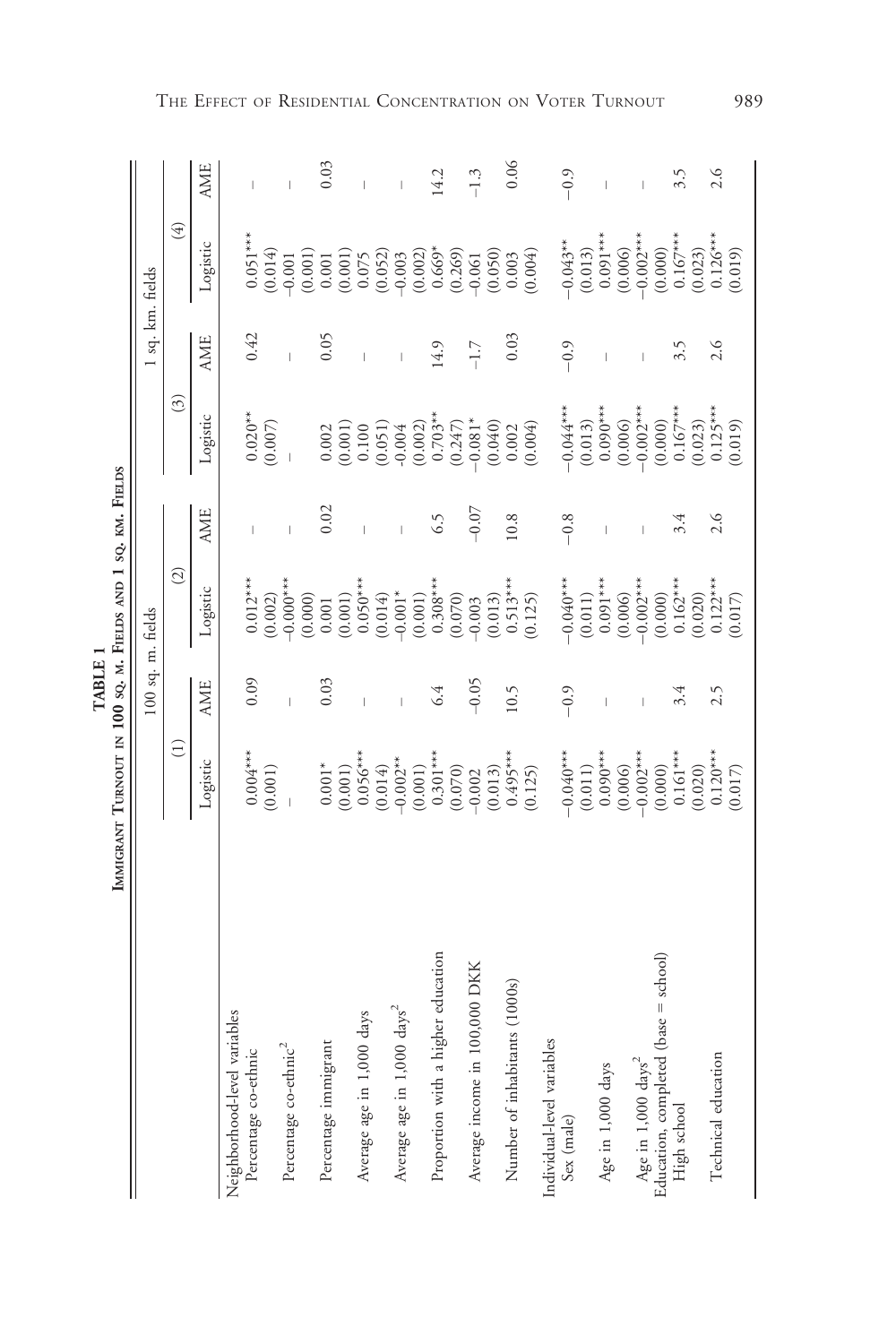|           | Terms<br>KM.<br>co  |
|-----------|---------------------|
|           | FIELDS AND          |
| T DE FORE | SQ.M.<br>$\sim 100$ |
|           |                     |

|                                                     |                         | 100 sq. m. fields |                       |                    |                                              |            | 1 sq. km. fields                                                                                                                                                        |                 |
|-----------------------------------------------------|-------------------------|-------------------|-----------------------|--------------------|----------------------------------------------|------------|-------------------------------------------------------------------------------------------------------------------------------------------------------------------------|-----------------|
|                                                     | $\widehat{\Xi}$         |                   | $\widehat{\odot}$     |                    | $\widehat{S}$                                |            | $\tag{4}$                                                                                                                                                               |                 |
|                                                     | Logistic                | <b>AME</b>        | Logistic              | <b>AME</b>         | Logistic                                     | <b>AME</b> | Logistic                                                                                                                                                                | <b>AME</b>      |
| Higher education (4 years or below)                 | $0.303***$              | 6.5               | $0.305***$            | 6.5                | $0.309***$                                   | 6.6        | $0.310***$                                                                                                                                                              | 9.9             |
|                                                     | (0.020)                 |                   | (0.020)               |                    | (0.022)                                      |            |                                                                                                                                                                         |                 |
| Higher education (5 years or above)                 | $0.323***$              | 6.9               | $0.324***$            | 6.9                | $0.333***$                                   | 7.1        |                                                                                                                                                                         | 7.1             |
| Current, ongoing education (base = none)            | (0.030)                 |                   | (0.030)               |                    | (0.033)                                      |            |                                                                                                                                                                         |                 |
| School                                              | $0.655***$              | 14.3              | $0.655***$            | 14.3               | $0.676***$                                   | 14.8       | $(0.022)$<br>0.334***<br>0.033)<br>0.678***                                                                                                                             | 14.8            |
|                                                     | (0.148)                 |                   | (0.148)               |                    | (0.158)                                      |            |                                                                                                                                                                         |                 |
| High school                                         | $0.795***$              | 17.4              | $0.790***$            | 17.3               | $0.815***$<br>(0.048)                        | 17.9       | $(0.158)$<br>0.814***                                                                                                                                                   | 17.8            |
|                                                     | (0.045)                 |                   | (0.045)               |                    |                                              |            |                                                                                                                                                                         |                 |
| Technical education                                 | $0.223***$              | 4.7               | $0.222***$            | 4.7                | $0.225***$                                   | 4.8        | $(0.048)$<br>0.226***                                                                                                                                                   | 4.8             |
|                                                     | (0.033)                 |                   | (0.033)               |                    |                                              |            |                                                                                                                                                                         |                 |
| Higher education (4 years or below)                 | $0.434***$              | 9.4               | $0.434***$            | 9.4                |                                              | 9.1        |                                                                                                                                                                         | 9.2             |
|                                                     | (0.033)                 |                   | $(0.033)$<br>0.401*** |                    | $(0.034)$<br>0.422***<br>(0.036)<br>0.386*** |            | $(0.034)$<br>0.424***<br>(0.036)<br>0.387***                                                                                                                            |                 |
| Higher education (5 years or above)                 | $0.402***$              | 8.7               |                       | 8.7                |                                              | 8.3        |                                                                                                                                                                         | 8.3             |
|                                                     | $(0.050)$<br>$0.046***$ |                   | (0.050)               |                    | $(0.046)$<br>0.048***<br>(0.010)<br>0.212*** |            |                                                                                                                                                                         |                 |
| Income in 100,000 DKK                               |                         | $\overline{0}$ .  | $0.047***$            | 1.0                |                                              | 1.0        |                                                                                                                                                                         | 1.0             |
|                                                     | (0.009)                 |                   | (0.009)               |                    |                                              |            |                                                                                                                                                                         |                 |
| In work                                             | $0.207***$              | 4.4               | $0.206***$            | 4.4                |                                              | 4.5        |                                                                                                                                                                         | 4.5             |
|                                                     | (0.017)                 |                   | (0.017)               |                    | (0.019)                                      |            |                                                                                                                                                                         |                 |
| Married to a Dane                                   | $0.417***$              | 9.0               | $0.422***$            | 9.1                | $0.423***$<br>(0.024)<br>0.336***<br>0.017)  | 9.1        | $\begin{array}{l} (0.046)\\ 0.048***\\ 0.048***\\ (0.010)\\ (0.011)\\ (0.019)\\ (0.012)\\ (0.024***\\ (0.023)\\ (0.0332***\\ (0.017)\\ (0.017)\\ (0.018*** \end{array}$ | 9.1             |
|                                                     | (0.022)                 |                   | (0.022)               |                    |                                              |            |                                                                                                                                                                         |                 |
| Married to another immigrant                        | $0.330***$<br>(0.018)   | 7.0               | $0.322***$            | 6.9                |                                              | 7.2        |                                                                                                                                                                         | $\overline{71}$ |
|                                                     |                         |                   | (0.018)               |                    |                                              |            |                                                                                                                                                                         |                 |
| Danish citizenship                                  | $0.291***$              | 6.2               | $0.292***$            | 6.2                | $0.299***$                                   | 6.4        |                                                                                                                                                                         | 6.4             |
|                                                     | (0.015)                 |                   | (0.015)               |                    | (0.018)                                      |            |                                                                                                                                                                         |                 |
| Residential stability (in 1,000 days on address)    | $0.042***$              | 0.9               | $0.041***$            | 0.9                | $0.041***$                                   | 0.9        | $(0.019)$<br>0.041***<br>0.004)<br>0.025***                                                                                                                             | 0.9             |
|                                                     | 0.004)                  |                   | (0.004)               |                    | 0.004)                                       |            |                                                                                                                                                                         |                 |
| Municipal stability (in 1,000 days in municipality) | $0.025***$              | $\widetilde{0}$ . | $0.025***$            | $\widetilde{0}$ .5 | $0.026***$                                   | 0.6        |                                                                                                                                                                         | 0.5             |
|                                                     | 0.003)                  |                   | (0.003)               |                    | 0.003)                                       |            | 0.003)                                                                                                                                                                  |                 |

#### 990 INTERNATIONAL MIGRATION REVIEW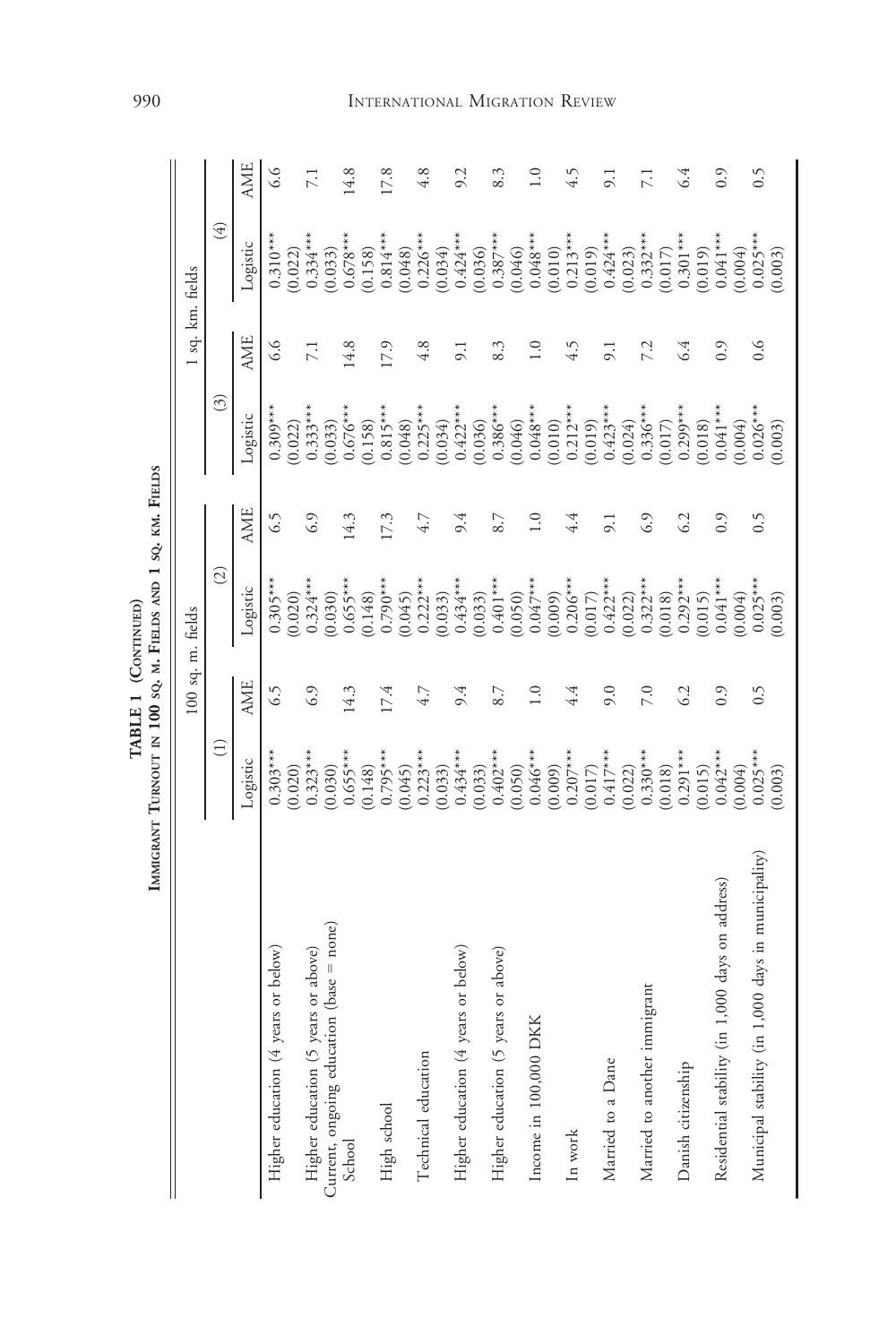|                                                                                    | lsa kn                      |
|------------------------------------------------------------------------------------|-----------------------------|
| IMMIGRANT TURNOUT IN 100 SQ. M. FIELDS AND 1 SQ. KM. FIELDS<br>TABLE 1 (CONTINUED, | $100 \text{ sq. m. fields}$ |

|                                         |                                          |                | 100 sq. m. fields      |            |                      |            | 1 sq. km. fields |  |
|-----------------------------------------|------------------------------------------|----------------|------------------------|------------|----------------------|------------|------------------|--|
|                                         |                                          |                | $\widehat{\mathbb{C}}$ |            |                      |            | $\overline{4}$   |  |
|                                         | Logistic                                 | $\mathbf{AMF}$ | Logistic               | <b>AME</b> | Logistic             | <b>AME</b> | Logistic         |  |
| thnicity fixed effects                  | <b>Yes</b>                               |                | í es                   |            | Yes                  |            | Yes              |  |
| Aunicipality fixed effects              | Yes                                      |                | í es                   |            |                      |            | Yes              |  |
| Constant                                | $-3.243***$                              |                | $-3.203***$            |            | $-3.327***$          |            | $-3.220***$      |  |
|                                         | (0.177)                                  |                | (0.178)                |            | (0.314)              |            | (0.320)          |  |
|                                         | 130,806                                  |                | 30,806                 |            | 130,945              |            | 30,945           |  |
| McFadden R <sup>2</sup>                 | 0.07                                     |                | 0.07                   |            | 0.07                 |            | 0.07             |  |
| Log likelihood                          | $-80,129$                                |                | $-80,108$              |            | $-80,191$            |            | $-80,162$        |  |
| Chi-square                              | 8,611                                    |                | 8,674                  |            | 14,271               |            | 14,198           |  |
| こうどう しっしょう ストー きゅうしゅう こうしょう しょうしょう こうしゃ | しんしゅう スカー・ファー トランディー・ストー・ファー・エー・エー・エー・エー |                |                        |            | $\ddot{\phantom{0}}$ |            | $\frac{1}{2}$    |  |

\*p < 0.05, \*\*p < 0.01, \*\*\*p < 0.001. Coefficients are the unstandardized logistic coefficients ("Logistic"). AME = average marginal effects in percentage points. Standard errors in<br>parentheses are clustered by 100 sq. m. \*p < 0.05, \*\*\*p < 0.001, \*\*\*\*p < 0.001. Coefficients are the unstandardized logistic coefficients ("Logistic"). AME = average marginal effects in percentage points. Standard errors in parentheses are clustered by 100 sq. m. fields in models 1–2 and by 1 sq. km. fields in models 3–4.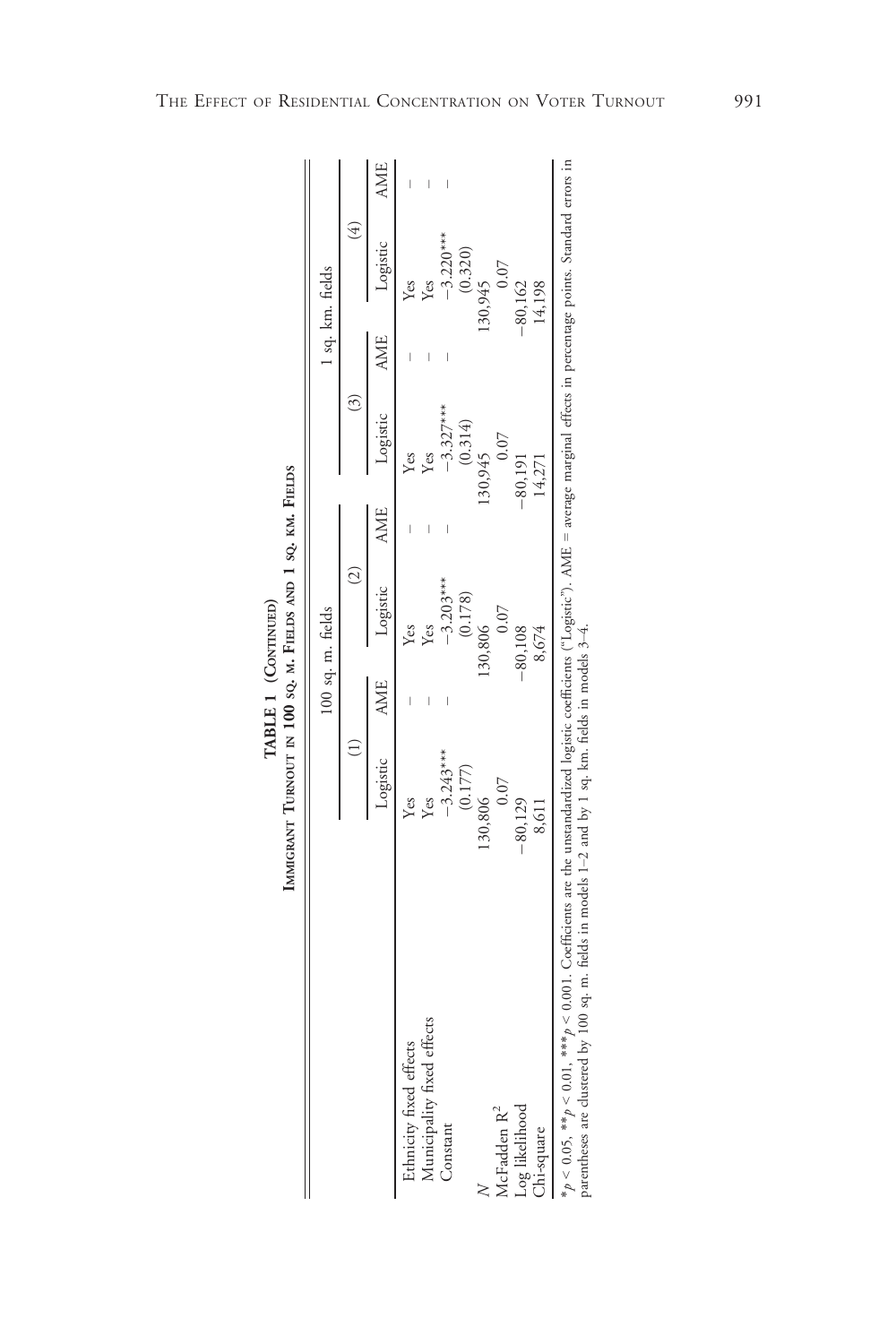pal and ethnicity fixed effects (i.e., a dummy for each ethnicity and municipality). In models 2 and 4, we include a squared term of concentration to allow for the possibility that the effect of the residential concentration is not monotonic. It could be that the relationship implied in H1 is the case only for a subsection of the sample, whereas H2 is true for another part.

Models 1 and 3 support H2 over H1. The higher the percentage of co-ethnic individuals in a neighborhood, the higher the individual's propensity to vote. This may be because living with individuals of your own ethnicity (and language and culture) creates a stronger social network and provides greater encouragement to vote. The average marginal effect is 0.09 percentage points in model 1 and 0.42 percentage points in model 3. Thus, the effect appears larger when we define neighborhoods as larger units. To illustrate the effects, if the 100 sq. m. definition is used, the fact of a person living in a neighborhood in which 10 percent of the inhabitants are of her ethnicity leads to a 0.96 percentage point greater likelihood of her voting compared to a person living in a neighborhood as the only individual of her ethnicity. By contrast, if the 1 sq. km. definition is used, there is a greater likelihood of 4.6 percentage points.

In model 2, the percentage of co-ethnics squared is significant with a negative sign. However, the significance of this variable is sensitive to specifications, and the top point occurs at a concentration of more than 44 percent, which is close to the 99th percentile of the co-ethnicity variable. In other words, for the vast majority of immigrants, an increased coethnic concentration would lead to an increase in turnout. In model 4, the squared term is insignificant but with a  $p$ -value close to the 0.05 cutoff ( $p = 0.051$ ). The top point at 19 percent is again close to the 99th percentile (the 99th percentile is lower when looking at the larger fields), but it does suggest that there might be slightly decreasing marginal effects as the co-ethnic concentration increases. Figure III illustrates the multivariate effects from models 2 and 4.

Interestingly, the coefficient for percentage of immigrants has a positive tendency but is significant ( $p = 0.015$ ) in only model 1, which implies that what matters for individual immigrant voting seems to be the co-ethnic concentration and not so much the share of immigrants in general. Even in model 1, the effect of the percentage of immigrants is very moderate.

The controls, many of which are interesting in their own right, are in the expected direction. Ongoing education, completed education, being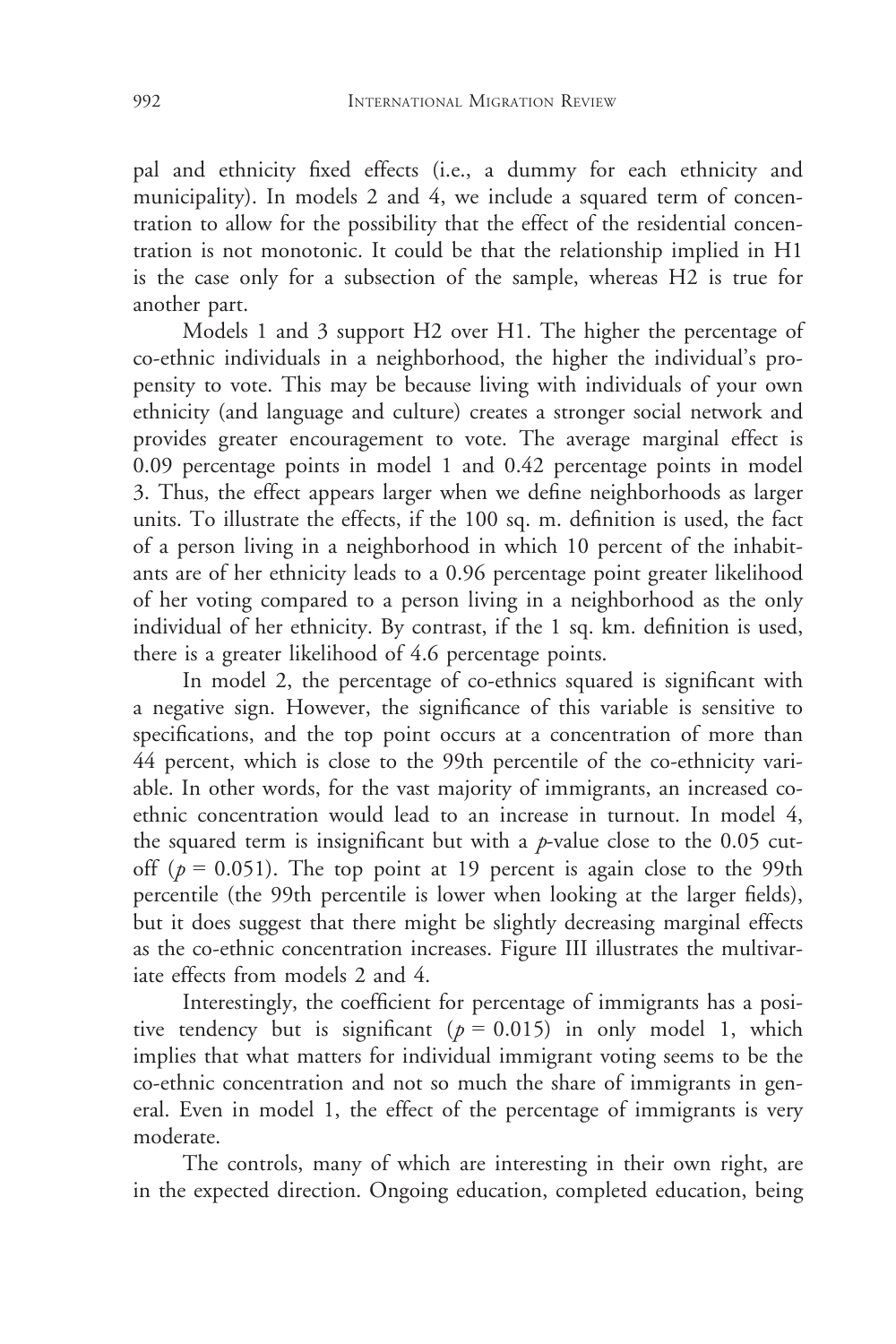Figure III. Predicted Probabilities as a Function of Percentage Co-ethnic and Co-ethnic Squared (the Left Figure Illustrates the Effects in 100 sq. m. Fields, and the Right Illustrates the Effects in 1 sq. km. Fields)



a woman, working, having a high income, being married, having Danish citizenship, and being residentially stable all contribute positively to the propensity of voting (see Bhatti and Hansen 2012a,b). Interestingly, the effect of neighborhood-level education is moderate to strong in magnitude, which is perhaps due to the positive effects of social pressure or due to information flow effects.

We tested whether the conclusions of Table 1 are relevant for firstand second-generation immigrants separately. It has been argued that second-generation immigrants sometimes distance themselves from their parents' values and are therefore less integrated in the local co-ethnic community than first-generation immigrants (e.g., Portes and Zhou 1993, 81). An opposite view is that co-ethnic concentration may matter more for second-generation immigrants because although they might not have as deep roots in the local communities as the first generation, they will tend to associate themselves with ethnic organizations that are more oriented toward their country of residence (Jones-Correa 1998; Ramakrishnan and Espenshade 2001, 878). We find only limited differences between the two groups. The effect of the percentage of immigrants in general is stronger among the first generation (and reaches statistical significance in models 1–3). For the second generation, the effect of co-ethnic concentration is somewhat stronger than for the first generation in the 100 sq. m. fields, whereas the effects are almost identical in the larger fields. We also experimented with models with the 100 sq. m. and 1 sq. km. fields entered simultaneously. We did find positive, significant effects of residential concentration on both levels although the results were  $\begin{tabular}{|c|c|c|c|} \hline \multicolumn{1}{|c|}{\hline \multicolumn{1}{|c|}{\hline \multicolumn{1}{|c|}{\hline \multicolumn{1}{|c|}{\hline \multicolumn{1}{|c|}{\hline \multicolumn{1}{|c|}{\hline \multicolumn{1}{|c|}{\hline \multicolumn{1}{|c|}{\hline \multicolumn{1}{|c|}{\hline \multicolumn{1}{|c|}{\hline \multicolumn{1}{|c|}{\hline \multicolumn{1}{|c|}{\hline \multicolumn{1}{|c|}{\hline \multicolumn{1}{|c|}{\hline \multicolumn{$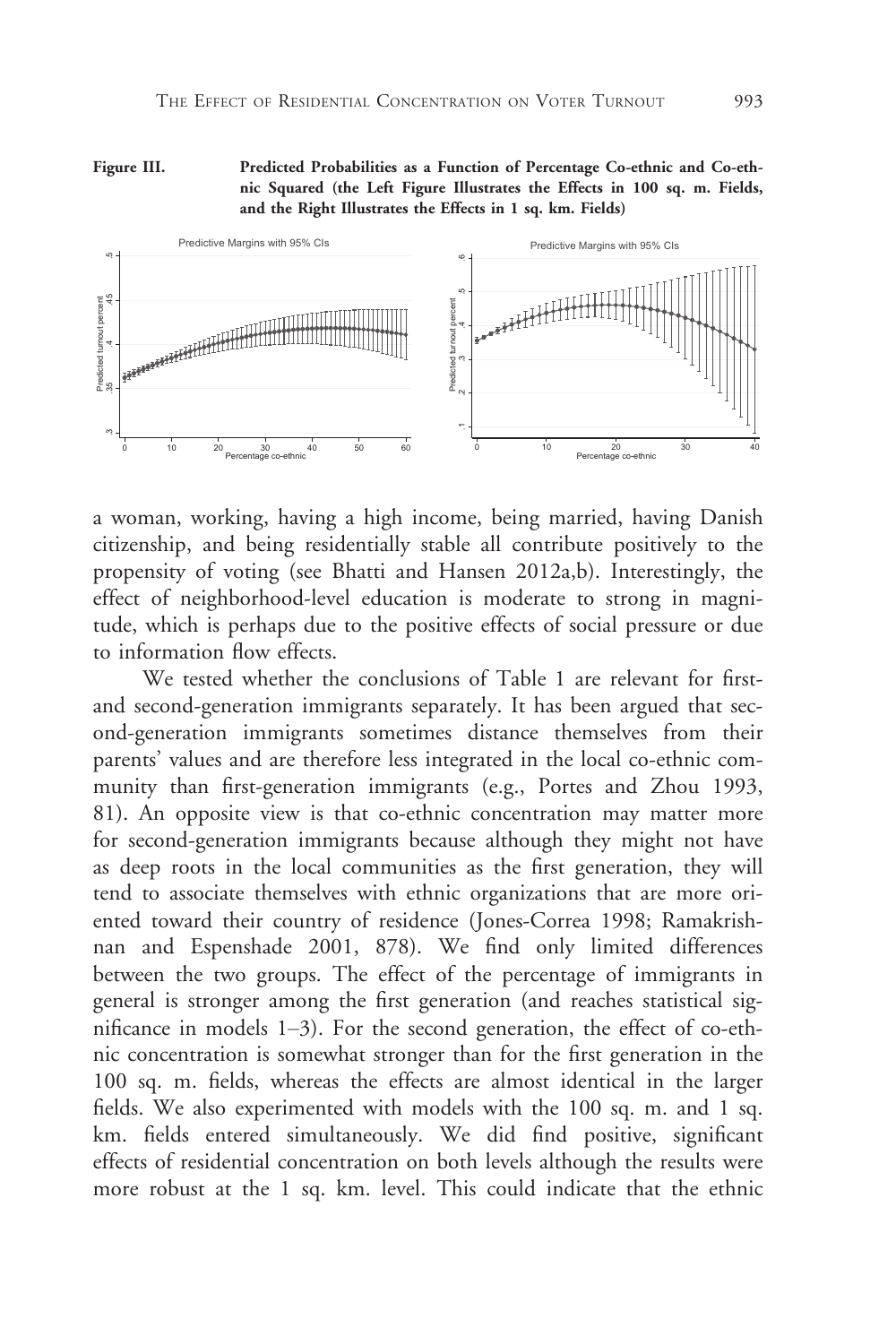composition of the larger fields is slightly more relevant for immigrant participation outcomes than the smaller fields. Finally, we examined the effect of coreligiosity (see also Fieldhouse and Cutts 2008b) based on the majority religion in the country of origin as a substitute for co-ethnicity in Table 1 and found similar results although the curvilinear effects were less clear in model 2 and clearer in model 4 than for co-ethnicity.

# The Effect of Local Co-ethnic Candidates

In Table 2, models 5–6 (for 100 sq. m. fields) and 7–8 (for 1 sq. km. fields), we include the number of co-ethnic candidates, the number of immigrant candidates, and the number of candidates in general in the neighborhood in our models. Whether local (ethnic) candidates matter is interesting in its own right because it informs us about the potential of local mobilizing agents and also may act as a causal mechanism for coethnic concentrations.

Interestingly, all models indicate that the presence of local candidates influences individual turnout. Thus, local candidates seem to play a role in mobilizing their local constituencies. The presence of a candidate in a neighborhood increases turnout (H4). The average marginal effect of living in a neighborhood with one (or more) candidate is approximately 1.3 percentage points (model 5) or 0.02 percentage points (model 7). Even more interestingly, the effect of a co-ethnic candidate (H3) is much higher, at 13.3 percentage points (model 5) or 5.5 percentage points (model 7). The presence of an immigrant candidate has no added effect unless she is of the same ethnicity as the voter. This mirrors the analysis of co-ethnic concentrations in which ethnic similarity had an effect on immigrant voting, but immigrants in general had little to no effect. The candidate effects appear larger in the smaller definition of neighborhoods (100 sq. m. fields) compared to the larger fields (1 sq. km.), which is because we measure the absolute number of candidates in the fields rather than the share of candidates.

Although important in its own right, the influence of co-ethnic local candidates is also, as previously mentioned, interesting in that it could potentially be a causal mechanism for the effect of co-ethnic residential concentrations. In more concentrated areas, the likelihood of a co-ethnic candidate running is higher, which, in turn, could increase turnout. Table 2 shows that this is only the causal mechanism to a limited extent. The effect of co-ethnic concentrations declines only slightly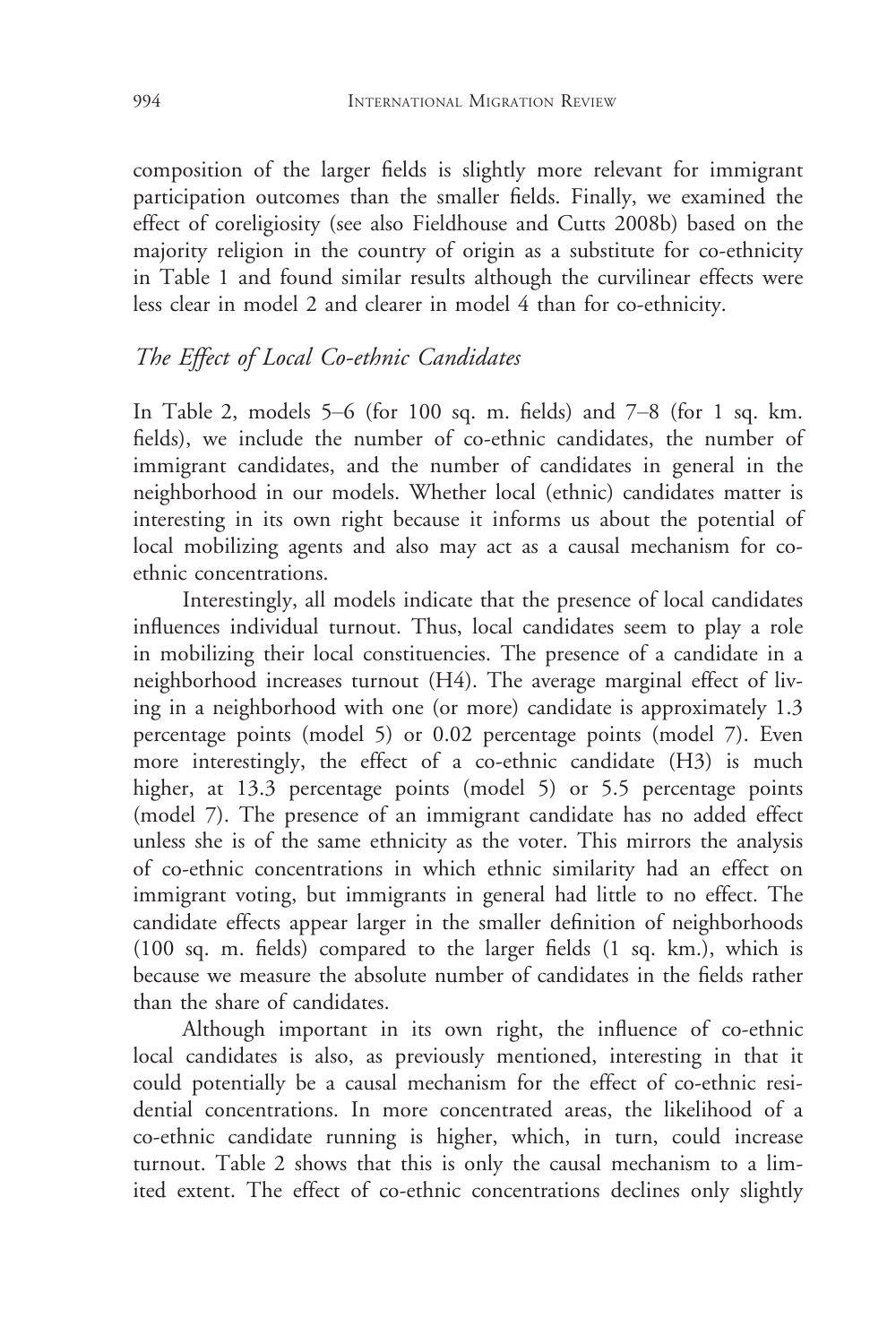|             | í                                                                                                                                                                                                                                                                                                                                                                                                                     |
|-------------|-----------------------------------------------------------------------------------------------------------------------------------------------------------------------------------------------------------------------------------------------------------------------------------------------------------------------------------------------------------------------------------------------------------------------|
|             |                                                                                                                                                                                                                                                                                                                                                                                                                       |
|             | ļ                                                                                                                                                                                                                                                                                                                                                                                                                     |
|             |                                                                                                                                                                                                                                                                                                                                                                                                                       |
|             | ֪ׅ֖ׅ֪ׅ֪ׅ֖֧ׅ֪ׅ֪ׅ֪ׅ֖֧֪ׅ֪֪ׅ֖֚֚֚֚֚֚֚֚֚֚֚֚֚֚֚֚֚֚֚֚֚֚֚֚֚֚֚֚֚֚֚֚֚֚֚֚֚֚֡֝֕֝֝֝֝֝֬֓֞֝֬֓֞֝֝֬֝                                                                                                                                                                                                                                                                                                                                    |
|             |                                                                                                                                                                                                                                                                                                                                                                                                                       |
|             |                                                                                                                                                                                                                                                                                                                                                                                                                       |
|             | l                                                                                                                                                                                                                                                                                                                                                                                                                     |
|             |                                                                                                                                                                                                                                                                                                                                                                                                                       |
|             |                                                                                                                                                                                                                                                                                                                                                                                                                       |
|             |                                                                                                                                                                                                                                                                                                                                                                                                                       |
|             |                                                                                                                                                                                                                                                                                                                                                                                                                       |
|             |                                                                                                                                                                                                                                                                                                                                                                                                                       |
| l<br>l<br>ļ | I                                                                                                                                                                                                                                                                                                                                                                                                                     |
|             | $\frac{1}{2}$                                                                                                                                                                                                                                                                                                                                                                                                         |
|             | ì                                                                                                                                                                                                                                                                                                                                                                                                                     |
|             |                                                                                                                                                                                                                                                                                                                                                                                                                       |
|             |                                                                                                                                                                                                                                                                                                                                                                                                                       |
|             | l                                                                                                                                                                                                                                                                                                                                                                                                                     |
|             | -<br>-<br>-                                                                                                                                                                                                                                                                                                                                                                                                           |
|             |                                                                                                                                                                                                                                                                                                                                                                                                                       |
|             | .<br>!                                                                                                                                                                                                                                                                                                                                                                                                                |
|             |                                                                                                                                                                                                                                                                                                                                                                                                                       |
|             | $\begin{array}{c} \hline \rule{0pt}{2ex} \rule{0pt}{2ex} \rule{0pt}{2ex} \rule{0pt}{2ex} \rule{0pt}{2ex} \rule{0pt}{2ex} \rule{0pt}{2ex} \rule{0pt}{2ex} \rule{0pt}{2ex} \rule{0pt}{2ex} \rule{0pt}{2ex} \rule{0pt}{2ex} \rule{0pt}{2ex} \rule{0pt}{2ex} \rule{0pt}{2ex} \rule{0pt}{2ex} \rule{0pt}{2ex} \rule{0pt}{2ex} \rule{0pt}{2ex} \rule{0pt}{2ex} \rule{0pt}{2ex} \rule{0pt}{2ex} \rule{0pt}{2ex} \rule{$<br>ļ |
|             |                                                                                                                                                                                                                                                                                                                                                                                                                       |
|             |                                                                                                                                                                                                                                                                                                                                                                                                                       |
|             |                                                                                                                                                                                                                                                                                                                                                                                                                       |
|             |                                                                                                                                                                                                                                                                                                                                                                                                                       |
|             |                                                                                                                                                                                                                                                                                                                                                                                                                       |
|             |                                                                                                                                                                                                                                                                                                                                                                                                                       |
|             |                                                                                                                                                                                                                                                                                                                                                                                                                       |
|             | Ì                                                                                                                                                                                                                                                                                                                                                                                                                     |
|             |                                                                                                                                                                                                                                                                                                                                                                                                                       |
|             |                                                                                                                                                                                                                                                                                                                                                                                                                       |

|                                                             |                                   |            | 100 sq. m. fields                                                           |            |                                                          |            | 1 sq. km. fields                                                       |            |
|-------------------------------------------------------------|-----------------------------------|------------|-----------------------------------------------------------------------------|------------|----------------------------------------------------------|------------|------------------------------------------------------------------------|------------|
|                                                             | 6                                 |            | $\odot$                                                                     |            | $\circ$                                                  |            | $\circledS$                                                            |            |
|                                                             | Logistic                          | <b>AME</b> | Logistic                                                                    | <b>AME</b> | Logistic                                                 | <b>AME</b> | Logistic                                                               | <b>AME</b> |
| Neighborhood-level variables                                |                                   |            |                                                                             |            |                                                          |            |                                                                        |            |
| Percentage co-ethnic                                        | $0.004***$                        | 0.08       | $0.011***$                                                                  |            | $0.014*$                                                 | 0.31       | $0.046**$                                                              |            |
|                                                             | (0.001)                           |            | (0.002)                                                                     |            | (0.007)                                                  |            | (0.015)                                                                |            |
| Percentage co-ethnic <sup>2</sup>                           | $\mid$                            |            | $0.000**$                                                                   |            | I                                                        |            | $-0.001$                                                               |            |
|                                                             |                                   |            |                                                                             |            |                                                          |            | (0.001)                                                                |            |
| Percentage immigrant                                        | $0.001***$                        | 0.03       |                                                                             | 0.02       | $0.003*$                                                 | 0.06       |                                                                        | 0.04       |
|                                                             | (0.001)                           |            |                                                                             |            | (0.001)                                                  |            |                                                                        |            |
| No. of co-ethnic candidates                                 | $0.628***$                        | 13.3       | $\begin{array}{c} (0.000) \\ 0.001^* \\ (0.001) \\ 0.618^{***} \end{array}$ | 13.1       | $0.259***$                                               | 5.5        | $\begin{array}{c} 0.002 \\ (0.001) \\ 0.256*** \\ (0.058) \end{array}$ | 5.4        |
|                                                             | (0.154)                           |            | (0.155)                                                                     |            | (0.059)                                                  |            |                                                                        |            |
| No. of immigrant candidates                                 | $-0.135$                          | $-2.9$     | $-0.137$                                                                    | $-2.9$     | $-0.040$                                                 | $-0.8$     | $-0.038$                                                               | $-0.8$     |
|                                                             |                                   |            |                                                                             |            |                                                          |            |                                                                        |            |
| No. of candidates                                           | $(0.073)$<br>0.064**              | 1.3        | $(0.073)$<br>$0.065**$<br>$(0.023)$                                         | 1.4        | $\begin{array}{c} (0.023) \\ 0.001 \\ 0.005 \end{array}$ | 0.02       | $\begin{array}{c} (0.022) \\ 0.001 \end{array}$                        | 0.02       |
|                                                             | (0.023)                           |            |                                                                             |            |                                                          |            | (0.004)                                                                |            |
| Municipal-level and individual-level<br>controls from Table | les                               |            | les                                                                         |            | l <sup>es</sup>                                          | Ï          | les                                                                    | Ï          |
| Ethnicity fixed effects                                     | Yes                               |            | Yes                                                                         |            | Yes                                                      |            | Yes                                                                    |            |
| Municipality fixed effects                                  | Yes                               |            | Yes                                                                         |            | Yes                                                      |            | Yes                                                                    |            |
| Constant                                                    | $-3.232***$                       |            | $-3.193***$                                                                 |            | $-3.355***$                                              |            | $-3.246***$                                                            |            |
|                                                             | (0.177)                           |            | (0.177)                                                                     |            | (0.313)                                                  |            | (0.317)                                                                |            |
| $\geq$                                                      | 130,806                           |            | 130,806                                                                     |            | 130,945                                                  |            | 130,945                                                                |            |
| McFadden $\mathbf{R}^2$                                     |                                   |            | 0.07                                                                        |            | $0.07$                                                   |            | 0.08                                                                   |            |
| Log likelihood                                              | $-80,104$<br>$-80,104$<br>$8,624$ |            | $-80,084$                                                                   |            | $-80,148$                                                |            | $-80,119$<br>14,438                                                    |            |
| Chi-square                                                  |                                   |            | 8,684                                                                       |            | 14,614                                                   |            |                                                                        |            |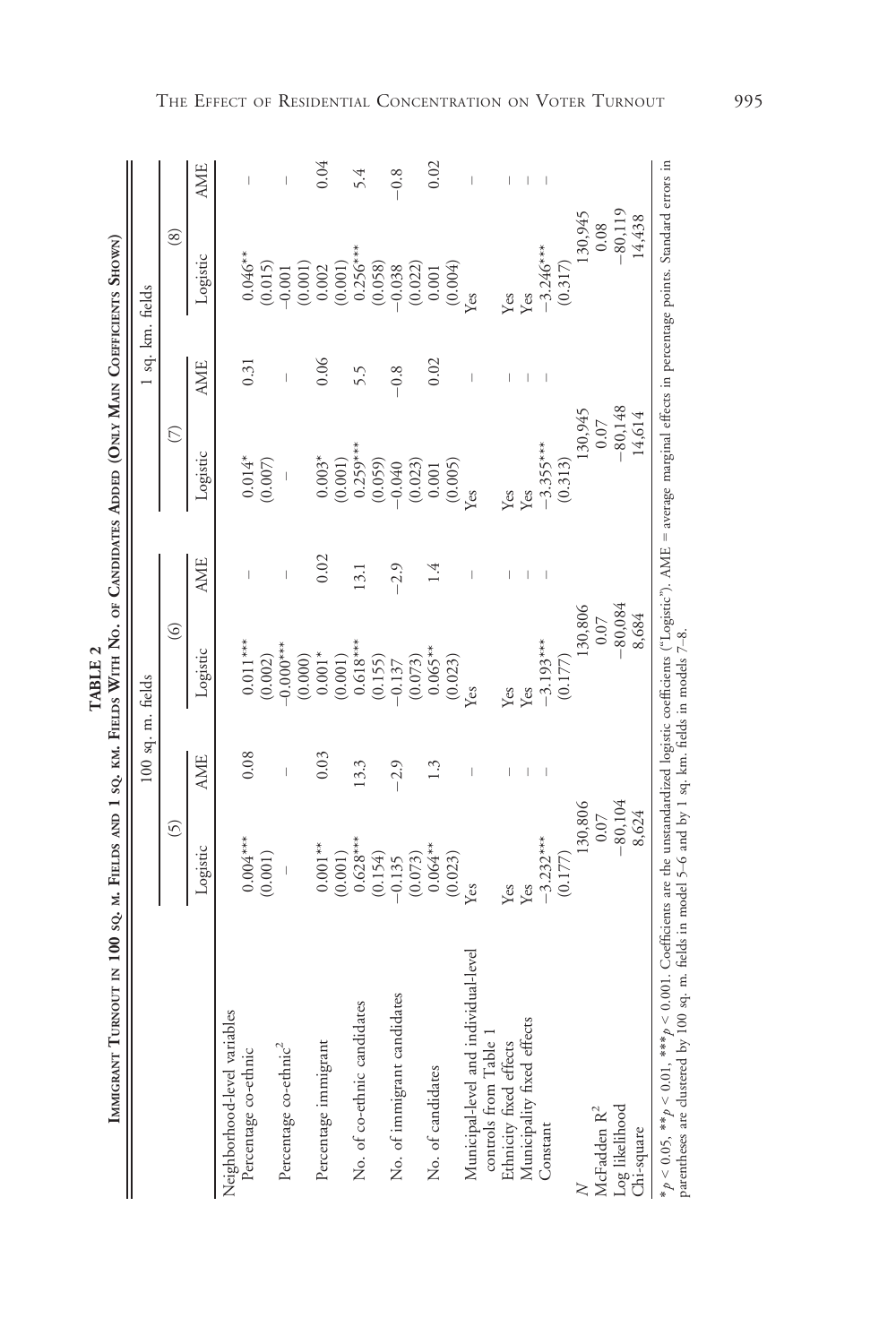when the number of candidates is included. For instance, in specifications where the co-ethnic concentration squared is excluded (models 5 and 7), the average marginal effect only declines from 0.09 percentage points to 0.08 percentage points and from 0.41 percentage points to 0.31 percentage points compared to the specifications without the candidate variables.

As for Table 1, in additional analyses, we estimated the models separately for first- and second-generation immigrants and found very few substantive differences, although the effect of candidates in general does not reach statistical significance for second-generation immigrants. The similarity between the generations is interesting because it suggests that ethnicity constitutes a strong base of political trust between voters and candidates that fuel immigrant mobilization across generations (Mansbridge 1999, 2003). Specifications where variables from the two field types were entered simultaneously where also experimented with. The effect of co-ethnic candidates was positive and significant at both levels, although the statistical certainty was greater at the 1 sq. km. level. The effect of local candidates in general was significant at only the 100 sq. m. level as in Table 2. There was no evidence of a positive effect of immigrant candidates in general. Finally, we ran models replacing all co-ethnicity variables with coreligiosity. We did not find a statistically significant independent effect of local coreligious candidates although the sign of the coefficient was positive in all cases.

# DISCUSSION AND CONCLUSION

The literature on residential concentrations has been dominated by opposing empirical findings. In some settings, a negative relationship between co-ethnic concentration and turnout is found (Jonsson 1999; Cho, Gimpel, and Dyck 2006), whereas in other contexts, the opposite finding appears (Fieldhouse and Cutts 2008b). In this article, we used a rich dataset on local elections in Denmark to provide insights into the debate. The dataset provided us with a more precise definition of ethnicities, a higher number of ethnicities to analyze, and better quality controls than those in the existing literature.

This article supports the claim that the concentration of co-ethnic individuals in a neighborhood is associated with increased – not decreased – individual turnout. Co-ethnic concentration squared was significant in one model, and a positive relationship existed for almost 99 percent of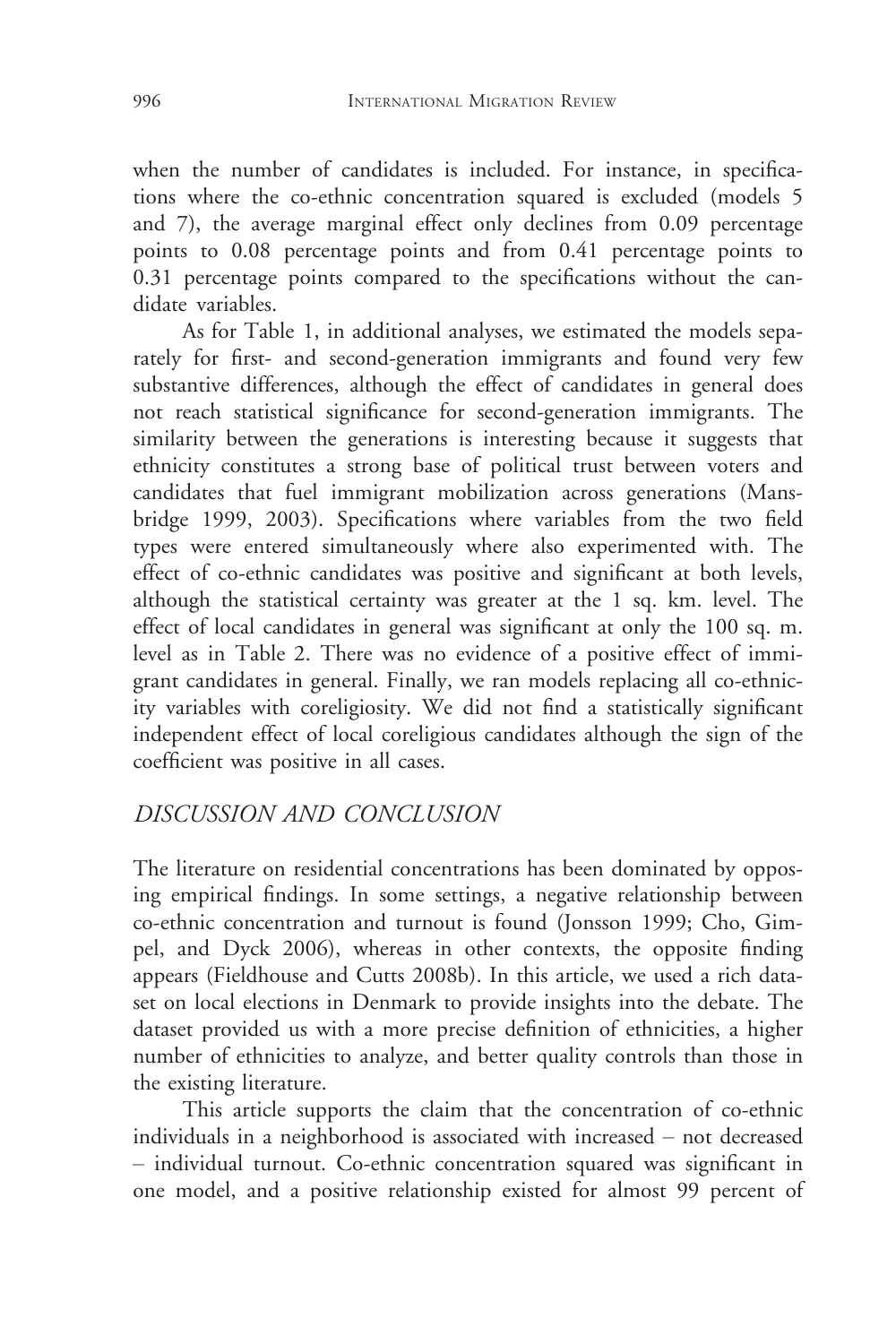the sample. We also varied the definition of neighborhoods and found higher effects of co-ethnicity when the 1 sq. km. definition was used. The results are largely consistent with previous findings from the United Kingdom, although we find that the marginal effect declines for high levels of concentration, which contrasts with findings from the United States. The findings have substantial practical implications because the results contradict the popular conception that living in areas dominated by an immigrant's own ethnicity has a necessarily detrimental effect on her democratic integration.

Furthermore, we were able to identify candidates geographically. The existence of co-ethnic candidates in a neighborhood substantially increases individual turnout but decreases the effect of the co-ethnic residential concentration only moderately. In other words, local candidates are important but are not the main causal mechanism behind the effect of residential concentrations. Other often-mentioned theoretical explanations, such as social connectedness, social cohesion, and the strength of community networks, may thus play a larger role. Interestingly, the number of candidates in general in the neighborhood also matters, which emphasizes the importance of local mobilization in general in addition to co-ethnic mobilization. It should be noted that we cannot preclude that part of the effect could be reversed; when the turnout of local co-ethnic individuals is high, candidates are incentivized to run for office.

At large, our findings are similar across first- and second-generation immigrants. In other words, both generations are mobilized by living in an area dominated by high residential concentration of coethnics and candidates of the same ethnicity running for office. This is interesting from an integration perspective because it suggests that the second generation born and most often raised in Denmark when becoming eligible to vote maintain a similar focus as their parents, which is partly directed toward co-ethnic groups. The fact that co-ethnic candidates mobilize the second generation indicates that ethnicity constitutes a base of political trust between voters and candidates that fuel immigrant mobilization across generations of immigrants (Mansbridge 1999, 2003).

Our findings suggest that high residential concentration of co-ethnics increases (though only moderately) rather than decreases turnout. The results are interesting from a policy perspective as local authorities often regard residential concentration to be one of the reasons behind the low turnout among immigrants in Denmark. This does not seem to be the case, although there can be many other disadvantages related to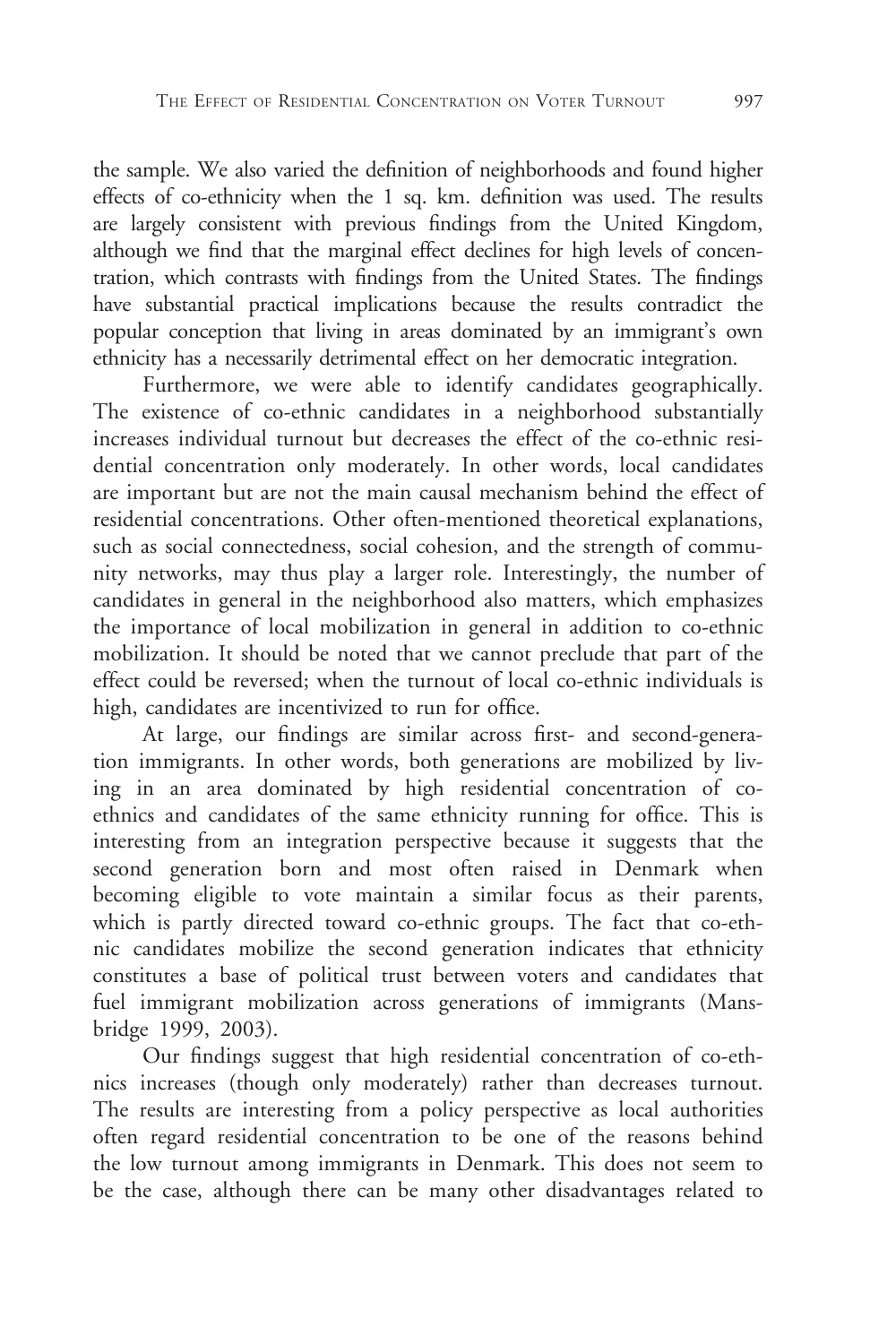high residential concentration. The results also speak to the literature, which suggests that an election system (such as the Danish one) with proportional representation, open lists, and where just a few personal votes can be decisive is an institutional arrangement that can encourage high turnout among immigrants through collective mobilization (Togeby 1999). It could be interesting in comparative studies to inquire further into the importance of these institutional arrangements on the effect of the collective mobilization by local candidates. In future research, it would also be fruitful to further investigate how immigrants experience the individual and collective mobilization from election to election and unpack how these reinforcing mechanisms travel within co-ethnic environments applying both qualitative and quantitative methodologies.

Although the dataset employed in this analysis contains better-thanusual identifications of ethnicity and more detailed and reliable controls, it is not without its limitations. The most important is the lack of a time variation within individuals (panel data), which renders the results vulnerable to unobserved heterogeneity. Future studies should therefore attempt to study how the propensity of turning out changes as individuals move between neighborhoods with different residential concentrations. Nevertheless, this study supports the claim that co-ethnic residential concentrations are related to a higher rather than lower electoral turnout.

#### APPENDIX

| Country                | N      |
|------------------------|--------|
| Turkey                 | 23,145 |
| Iraq                   | 11,697 |
| Pakistan               | 9,903  |
| Bosnia and Herzegovina | 8,943  |
| Yugoslavia             | 8,657  |
| Lebanon                | 8,531  |
| Iran                   | 7,958  |
| Somalia                | 5,993  |
| Vietnam                | 5,971  |
| Morocco                | 4,847  |
| Thailand               | 3,755  |
| Sri Lanka              | 3,695  |

TABLE A1 IMMIGRANT GROUPS INCLUDED IN THE STUDY WITH SAMPLE SIZES OF 100 INDIVIDUALS OR MORE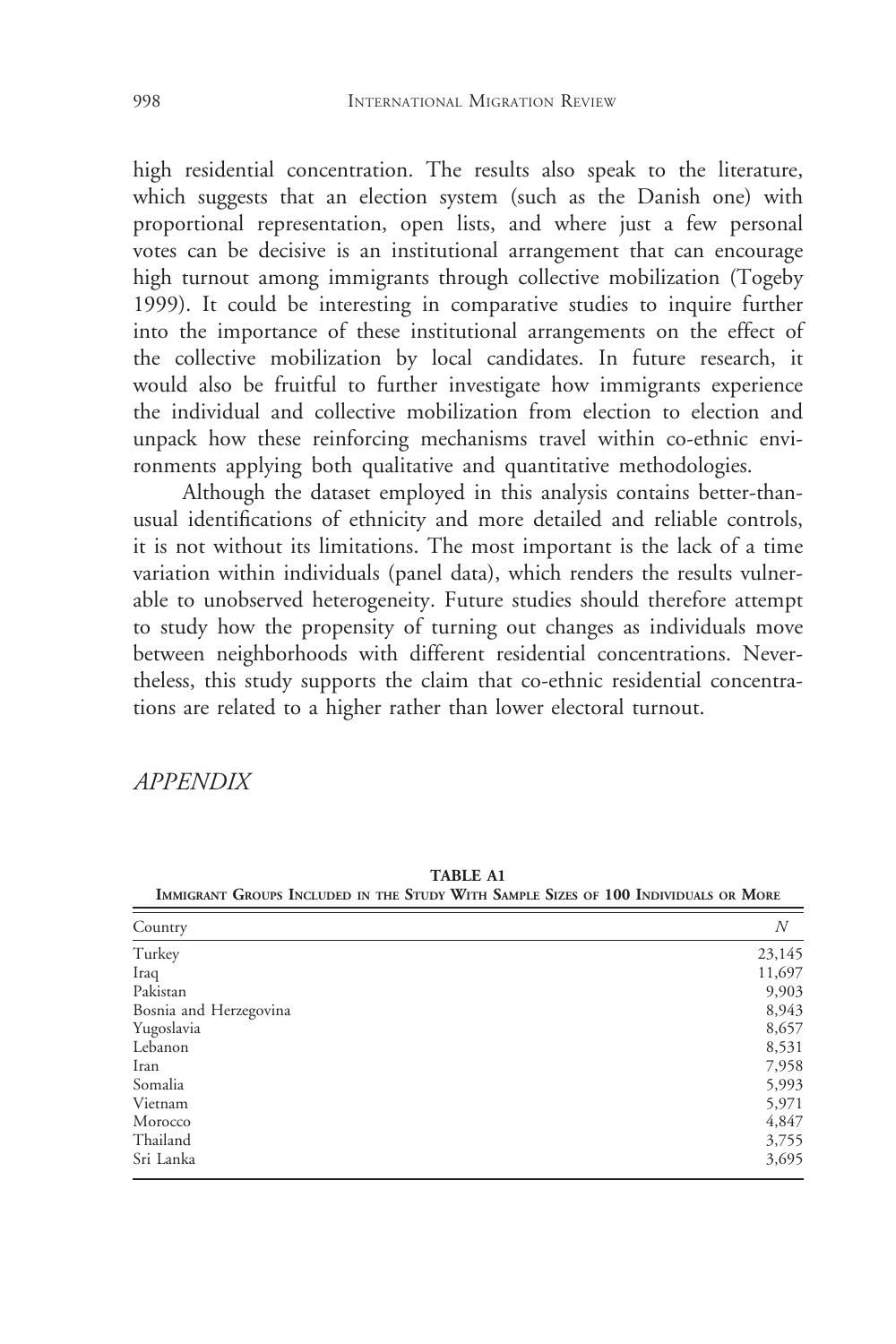| Country                      | N          |
|------------------------------|------------|
| Afghanistan                  | 3,603      |
| China                        | 3,538      |
| Philippines                  | 2,705      |
| India                        | 2,034      |
| Russia                       | 1,830      |
| Macedonia                    | 1,604      |
| Syria                        | 1,231      |
| Ukraine                      | 1,077      |
| Jordan                       | 1,058      |
| Egypt                        | 1,025      |
| <b>Brazil</b>                | 963        |
| Soviet Union                 | 813        |
| Israel                       | 799        |
| Chile                        | 789        |
| Ghana                        | 773        |
| Kuwait                       | 752        |
| Algeria                      | 700        |
| Uganda                       | 651        |
| Japan                        | 622        |
| Yugoslavia, former rep. of   | 618        |
| Ethiopia                     | 606        |
| Argentina                    | 555        |
| Tunisia                      | 529        |
| Kenya                        | 446        |
| Croatia                      | 439        |
| South Africa                 | 434        |
| Indonesia                    | 414        |
| Peru                         | 390        |
| Gambia                       | 373        |
| Tanzania                     | 372        |
|                              | 348        |
| Serbia-Montenegro<br>Nigeria | 332        |
| Armenia                      | 320        |
| Mexico                       | 305        |
| Colombia                     |            |
| Stateless                    | 300<br>299 |
|                              | 293        |
| Myanmar                      | 264        |
| Sudan                        | 226        |
| Ivory Coast                  |            |
| South Korea                  | 213        |
| Venezuela                    | 212        |
| Cuba                         | 205        |
| Belarus                      | 203        |
| Malaysia                     | 201        |
| Burundi                      | 198        |
| Bangladesh                   | 188        |
| Cameroon                     | 187        |
| Sierra Leone                 | 172        |
| Nepal                        | 169        |
| Congo                        | 160        |

TABLE A1 (CONTINUED) IMMIGRANT GROUPS INCLUDED IN THE STUDY WITH SAMPLE SIZES OF 100 INDIVIDUALS OR MORE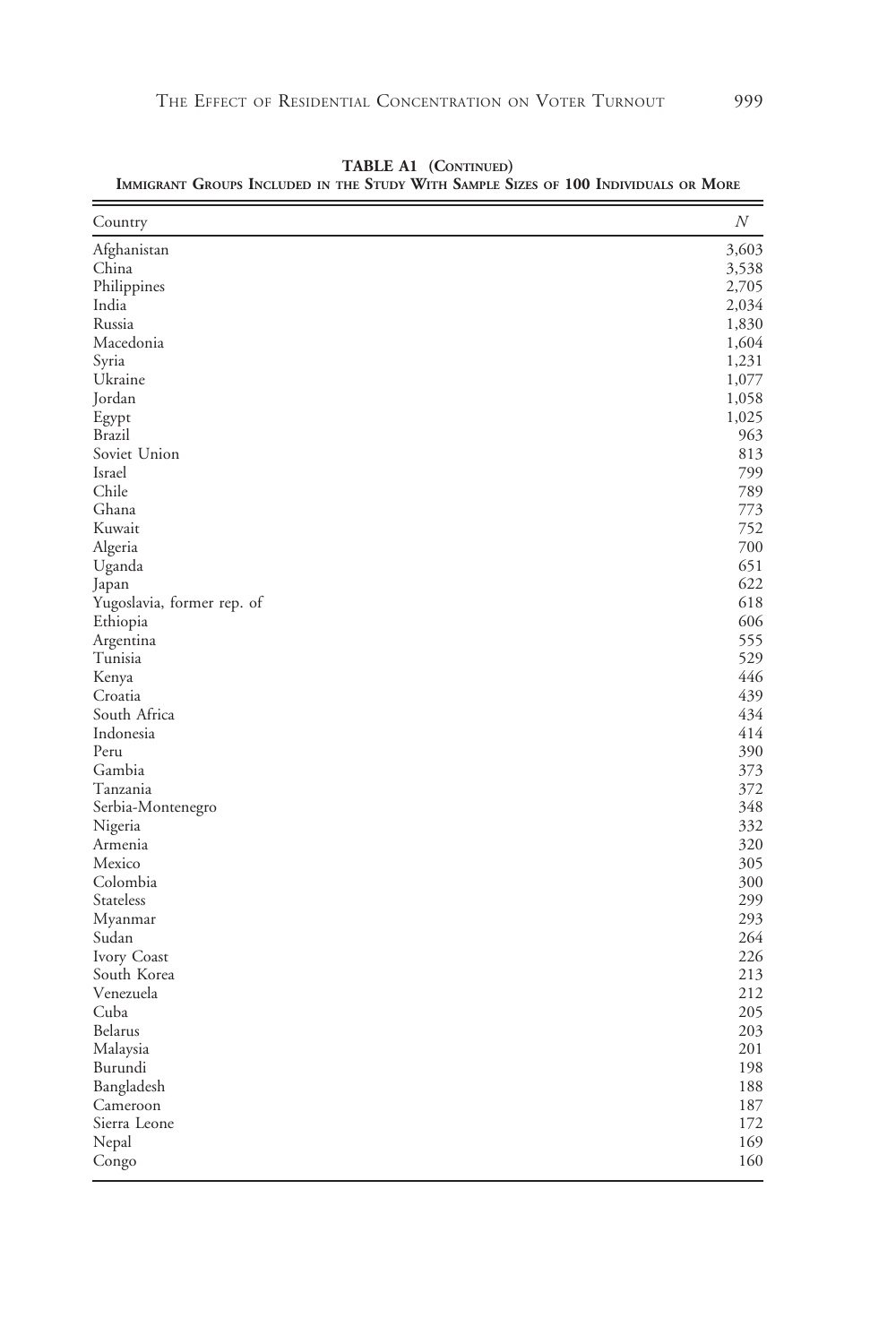| Country    | N   |
|------------|-----|
| Singapore  | 152 |
| Ecuador    | 152 |
| Eritrea    | 144 |
| Uruguay    | 135 |
| Rwanda     | 135 |
| Zambia     | 124 |
| Zimbabwe   | 121 |
| Taiwan     | 112 |
| Azerbaijan | 111 |
| Zaire      | 107 |
| Albania    | 103 |
| Yemen      | 101 |

TABLE A1 (CONTINUED) IMMIGRANT GROUPS INCLUDED IN THE STUDY WITH SAMPLE SIZES OF 100 INDIVIDUALS OR MORE

The categories follow Statistics Denmark. Countries that have been split appear both as the original country (for persons who immigrated before the split) and as the current countries (for persons who immigrated after the split). The conclusions of the study do not change when aggregating these categories. In addition to the categories above, the analyses include 2,229 individuals belonging to one of the 77 groups with less than 100 individuals. Fi

|                                                 | Mean  | SD    | Min              | Max            | N       |
|-------------------------------------------------|-------|-------|------------------|----------------|---------|
| Voted                                           | 0.368 | 0.482 | $\mathbf{0}$     | 1              | 144,030 |
| Neighborhood-level variables (100*100 m fields) |       |       |                  |                |         |
| Percentage co-ethnic                            | 6.624 | 10.33 | $\boldsymbol{0}$ | 100            | 143,905 |
| Percentage immigrant                            | 26.47 | 22.64 | $\Omega$         | 100            | 143,905 |
| No. of co-ethnic candidates                     | 0.004 | 0.064 | $\Omega$         | 2              | 144,030 |
| No. of immigrant candidates                     | 0.017 | 0.132 | $\mathbf{0}$     | $\overline{2}$ | 144,030 |
| No. of candidates                               | 0.106 | 0.350 | $\mathbf{0}$     | 4              | 144,030 |
| Average age in 1,000 days                       | 9.760 | 2.621 | 0.027            | 28.3           | 143,905 |
| Proportion with a higher education              | 0.230 | 0.151 | $\mathbf{0}$     | 1              | 130,845 |
| Average income in 100,000 DKK                   | 2.377 | 1.034 | $-18.48$         | 199.04         | 143,860 |
| Number of inhabitants (1000s)                   | 0.107 | 0.085 | 0.001            | 0.737          | 144,030 |
| Neighborhood-level variables (1 sq. km. fields) |       |       |                  |                |         |
| Percentage co-ethnic                            | 2.276 | 4.063 | $\mathbf{0}$     | 66.67          | 144,027 |
| Percentage immigrant                            | 16.09 | 14.89 | $\mathbf{0}$     | 68.72          | 144,027 |
| No. of co-ethnic candidates                     | 0.061 | 0.247 | $\mathbf{0}$     | 2              | 144,030 |
| No. of immigrant candidates                     | 0.417 | 0.693 | $\Omega$         | 3              | 144,030 |
| No. of candidates                               | 4.673 | 4.544 | $\mathbf{0}$     | 25             | 144,030 |
| Average age in 1,000 days                       | 10.22 | 1.758 | 0.776            | 19.07          | 144,027 |
| Proportion with a higher education              | 0.273 | 0.111 | $\mathbf{0}$     | 1              | 130,984 |
| Average income in 100,000 DKK                   | 2.623 | 0.506 | $-1.139$         | 53.79          | 143,982 |
| Number of inhabitants (1000s)                   | 4.510 | 4.300 | 0.001            | 17.86          | 144,030 |
| Individual-level variables                      |       |       |                  |                |         |
| Sex (male)                                      | 0.499 | 0.500 | $\Omega$         |                | 144,030 |
| Age in $1,000$ days                             | 8.201 | 5.284 | $\mathbf{0}$     | 30.16          | 144,030 |

TABLE A2 DESCRIPTIVE STATISTICS FOR THE VARIABLES INCLUDED IN THE ANALYSIS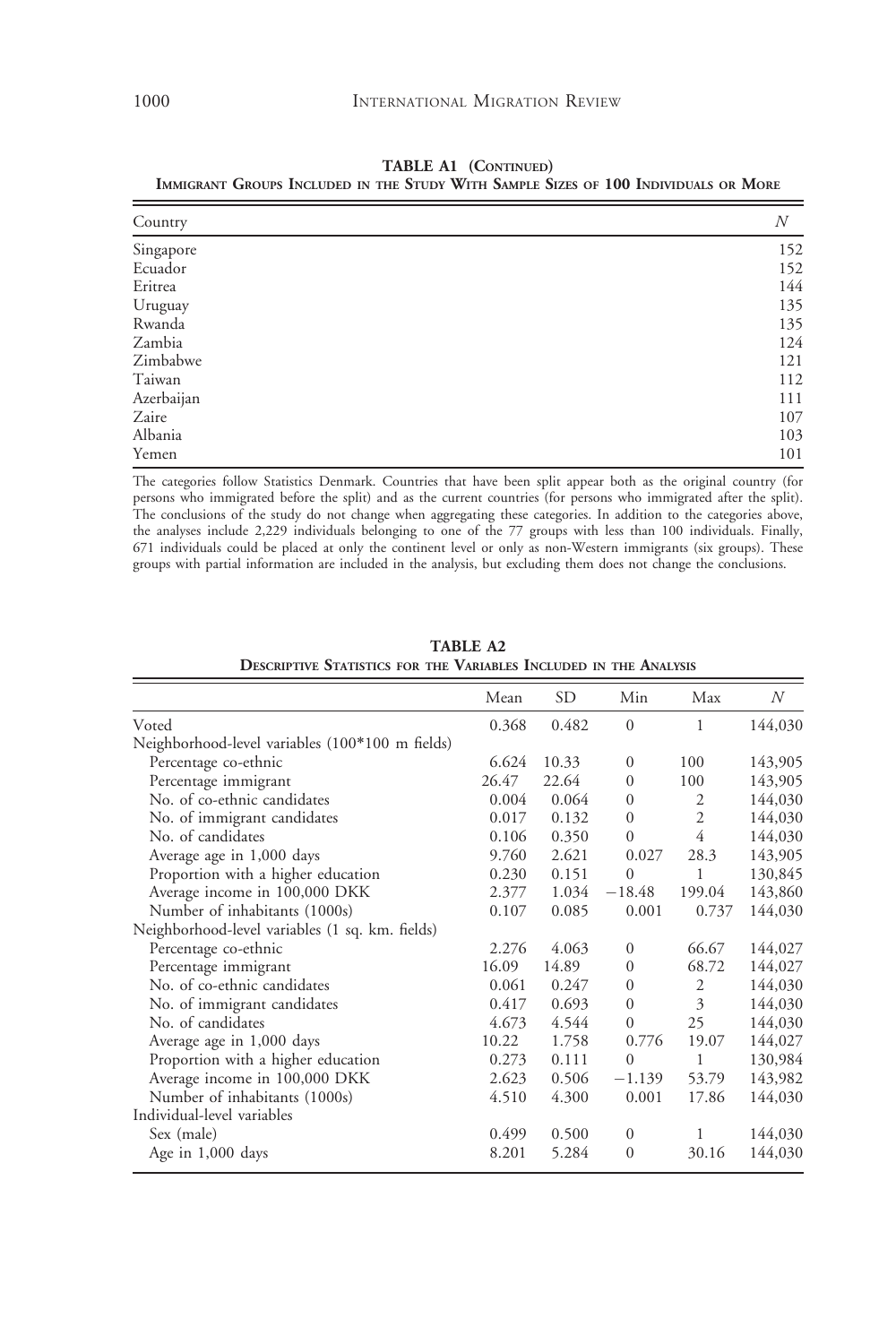|                                                  | Mean  | SD    | Min          | Max   | N       |
|--------------------------------------------------|-------|-------|--------------|-------|---------|
| Completed education                              |       |       |              |       |         |
| High school                                      | 0.152 | 0.359 | $\mathbf{0}$ | 1     | 130,986 |
| Technical education                              | 0.226 | 0.418 | $\Omega$     |       | 130,986 |
| Higher education (4 years or below)              | 0.146 | 0.353 | $\mathbf{0}$ |       | 130,986 |
| Higher education (5 years or above)              | 0.063 | 0.244 | $\mathbf{0}$ |       | 130,986 |
| Ongoing education                                |       |       |              |       |         |
| School                                           | 0.002 | 0.042 | $\mathbf{0}$ | 1     | 143,512 |
| High school                                      | 0.021 | 0.143 | $\mathbf{0}$ |       | 143,512 |
| Technical education                              | 0.041 | 0.198 | $\mathbf{0}$ |       | 143,512 |
| Higher education (4 years or below)              | 0.051 | 0.220 | $\Omega$     |       | 143,512 |
| Higher education (5 years or above)              | 0.017 | 0.130 | $\mathbf{0}$ |       | 143,512 |
| Income in 100,000 DKK                            | 2.049 | 1.759 | $-22.4$      | 261.3 | 143,985 |
| In work                                          | 0.489 | 0.500 | $\mathbf{0}$ |       | 143,512 |
| Married to a Dane                                | 0.123 | 0.328 | $\mathbf{0}$ | 1     | 144,030 |
| Married to another immigrant                     | 0.431 | 0.495 | $\Omega$     | 1     | 144,030 |
| Danish citizenship                               | 0.501 | 0.500 | $\Omega$     |       | 144,030 |
| Residential stability (in 1,000 days on address) | 2.319 | 2.433 | $\Omega$     | 36.22 | 144,024 |
| Municipal stability (in 1,000 days in municipal) | 4.656 | 3.319 | $\mathbf{0}$ | 36.22 | 144,024 |

TABLE A2 (CONTINUED) DESCRIPTIVE STATISTICS FOR THE VARIABLES INCLUDED IN THE ANALYSIS

Municipal and ethnicity dummies are not shown in the table due to space considerations. The register year is 2009 for all variables except for education where register year 2010 (covering the school year 2009–2010) is used. The variable Age in  $1,000$  days is scaled so  $0 = 18$  years.

#### **REFERENCES**

Barreto, M. A.

- 2005. "Latino Immigrants at the Polls: Foreign-born Voter Turnout in the 2002 Election." Political Research Quarterly 58 (1):79–86.
	- -, G. M. Segura, and N. D. Woods
- 2004. "The Mobilizing Effect of Majority-Minority Districts on Latino Turnout." American Political Science Review 98 (1):65–75.
- Bernstein, R., A. Chadha, and R. Montjoy
- 2001. "Overreporting Voting: Why it Happens and Why it Matters." Public Opinion Quarterly 65 (1):22–44.
- Bhatti, Y.
- 2012. "Distance and Voting: Evidence from Danish Municipalities." Scandinavian Political Studies 35 (2):141–58. ———, and K. M. Hansen
- 2010. Valgdeltagelsen ved kommunalvalget 17. November 2009. Beskrivende analyser af valgdeltagelsen baseret på registerdata, Working paper 2010/03. Copenhagen: Department of Political Science, University of Copenhagen. , and
- 2012a."Leaving the Nest and the Social Act of Voting: Turnout among First-Time Voters." Journal of Elections, Public Opinion and Parties 22 (4):380–406.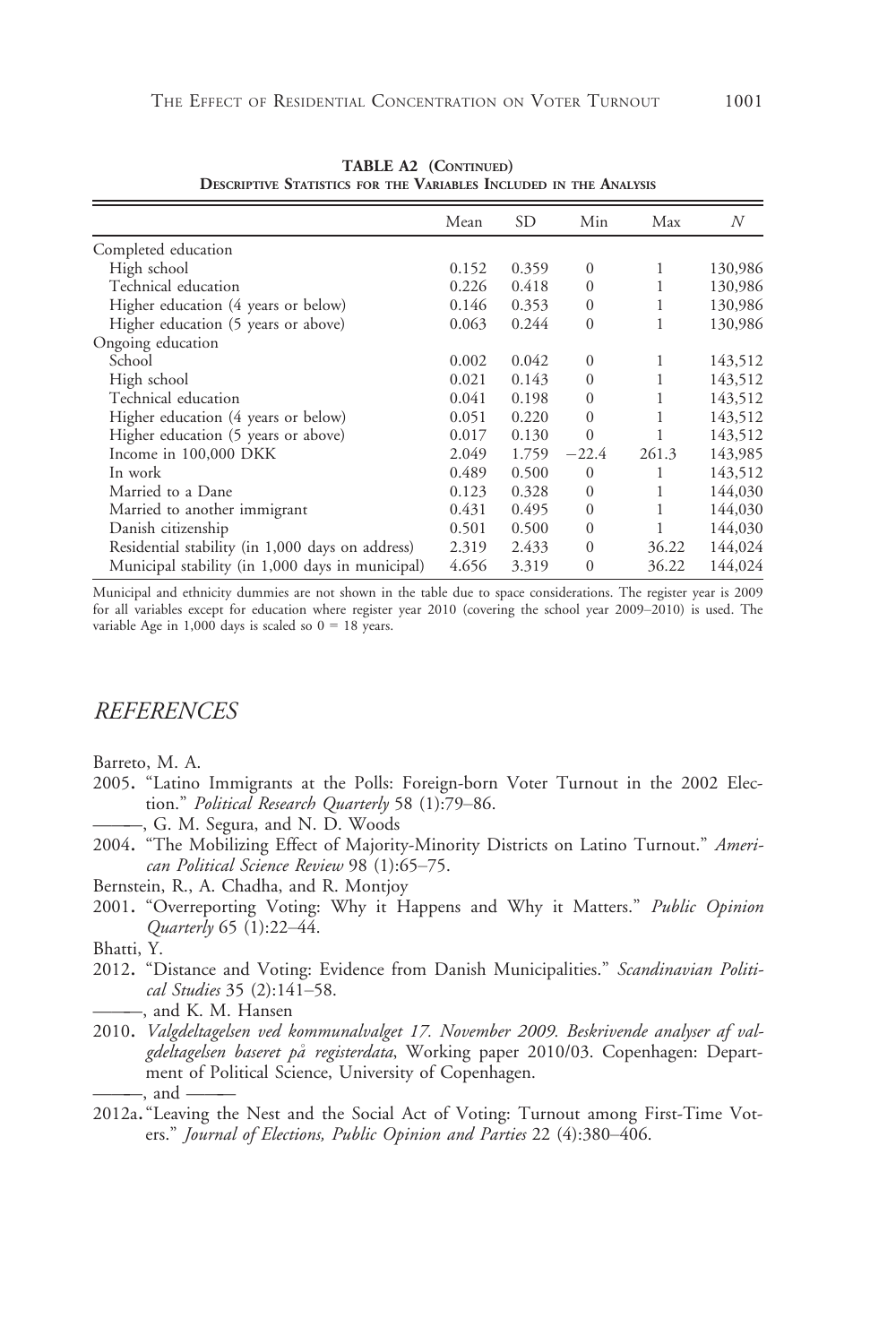———, and ———

- 2012b. "Retiring from Voting: Turnout among Senior Voters." Journal of Elections, Public Opinion and Parties 22 (4):479–500. —, and  $-$
- 2012c. "Public Employees Lining up for the Polls the Conditional Effect of Living and Working in Same District." Public Choice 156 (3–4):611–29.
- Bobo, L., and F. Gilliam
- 1990. "Race, Sociopolitical Participation, and Black Empowerment." American Political Science Review 84 (2):377–93.
- Cassel, C. A.
- 2003. "Overreporting and Election Participation Research." American Politics Research 31  $(1):81-92.$
- Cho, W. K. T.
- 1999. "Naturalization, Socialization, Participation: Immigrants and (Non-) Voting." Journal of Politics 61 (4):1140–55.

———, J. G. Gimpel, and J. J. Dyck

2006. "Residential Concentration, Socialization, and Voter Turnout." Journal of Politics 68 (1):156–67.

———, ———, and T. Wu

- 2006. "Clarifying the Role of SES in Political Participation: Policy Threat and Arab American Mobilization." Journal of Politics 68 (4):977-91.
- Elklit, J., B. Møller, P. Svensson and L. Togeby
- 2000. Hvem stemmer?og hvem stemmer ikke? En analyse af valgdeltagelsen i København og Arhus ved kommunal-bestyrelsesvalgene i 1997. Aarhus: Magtudredningen―The Danish Democracy and Power Study.  $-$ ,  $-$ ,  $-$ ,  $-$ , and  $-$

2005. Gensyn med Sofavælgerne. Valgdeltagelse i Danmark. Århus: Aarhus University Press. Enos, R. D.

- 2015. "What the Demolition of Public Housing Teaches Us About the Impact of Racial Threat on Political Behavior." American Journal of Political Science DOI[:10.1111/](http://dx.doi.org/10.1111/ajps.12156) [ajps.12156.](http://dx.doi.org/10.1111/ajps.12156)
- Fieldhouse, E., and D. Cutts
- 2007. Electoral Participation in Britain's South Asian Communities. York: Joseph Rowntree Foundation. ———, and ———
- 2008a."Mobilisation or Marginalisation? Neighbourhood Effects on Muslim Electoral Registration in Britain in 2001." Political Studies 56 (2):333–54. ———, and ———
- 2008b."Diversity, Density and Turnout: The Effect of Neighbourhood Ethno-religious Composition on Voter Turnout in Britain." Political Geography 27 (5):530-48. -, and -
- 2012. "The Companion Effect: Household and Local Context and the Turnout of Young People." Journal of Politics 74 (3):856-69.
- Hayes, M., A.J. Bloeser, M. Frederickson, C. Laforge, and C. Wong
- 2011. "Race, Representation, and Political Participation: Conceptualization and Measurement of Empowerment." Presented at the Midwest Political Science Association Annual Meeting, Chicago.

Huckfeldt, R.

1986. Politics in Context: Assimilation and Conflict in Urban Neighborhoods. New York: Agathon.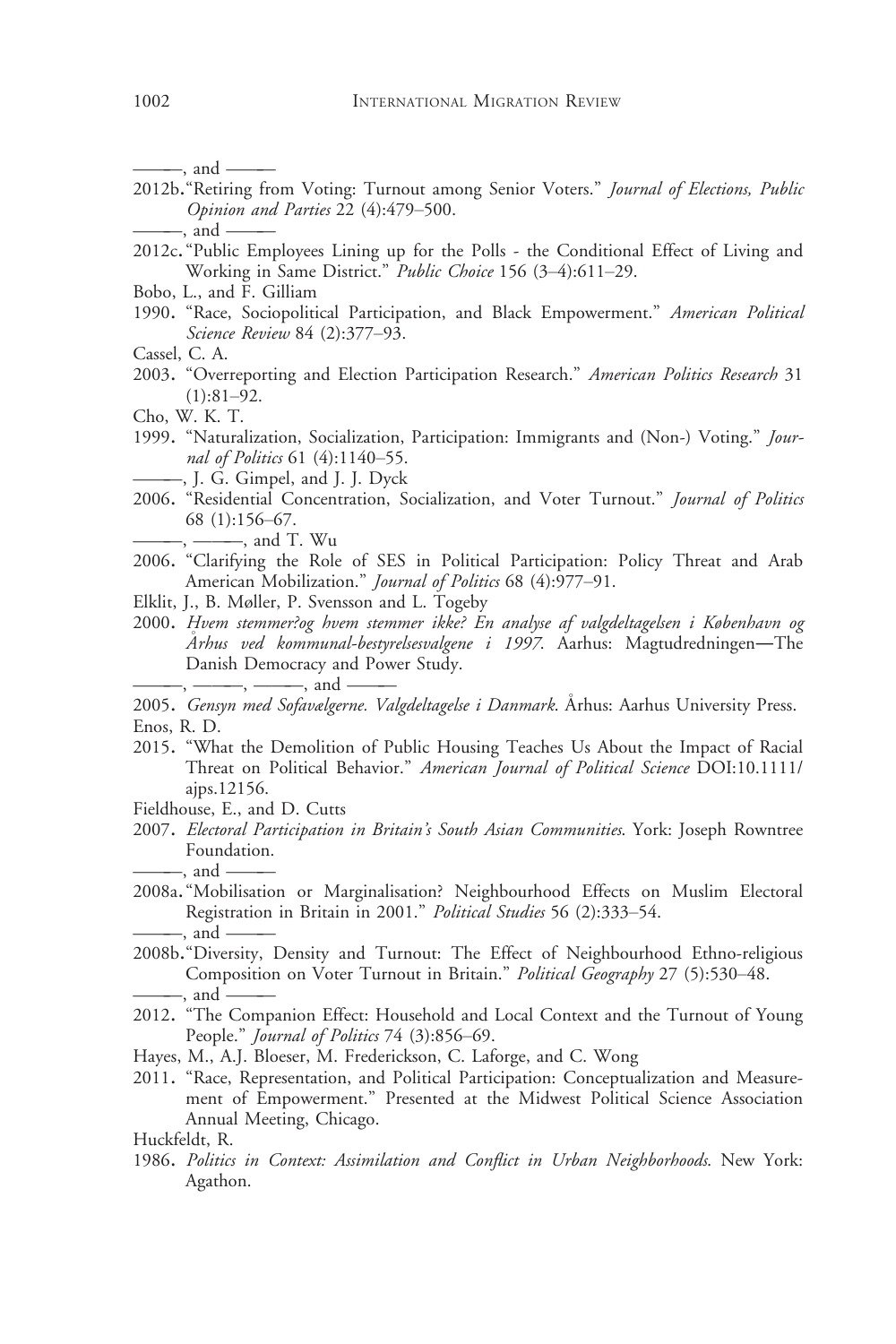———, and J. Sprague

- 1987. "Networks in Context: The Social Flow of Political Information." American Political Science Review 81 (4):1197–216.
- Jones-Correa, M.
- 1998. Between Two Nations: The Political Life of Latin American Immigrants in New York City. Ithaca, NY: Cornell University Press.
- Jonsson, C.
- 1999. Valgdeltagandet bland röstberättigade utländska medborgare i tolv valdistrikt i Göteborg. Unpublished paper.
- Karp, J., and D. Brockington
- 2005. "Social Desirability and Response Validity: A Comparative Analysis of Overreporting Voter Turnout in Five Countries." Journal of Politics 67 (2):825–40.
- Key, V. O.
- 1949. Southern Politics in State and Nation. Knoxville: University of Tennessee Press.
- Laurence, J., and A. Heath
- 2008. Predictors of Community Cohesion: Multi-level Modeling of the 2005 Citizenship Survey. London: Department for Communities and Local Government.
- van Londen, M., K. Phalet, and L. Hagendoorn
- 2007. "Civic Engagement and Voter Participation among Turkish and Moroccan Minorities in Rotterdam." Journal of Ethnic and Migration Studies 33 (8):1201–26.
- Mansbridge, J.

———

- 1999. "Should Blacks Represent Blacks and Women Represent Women? A Contingent, 'Yes.'" Journal of Politics 61 (3):628–57.
- 2003. "Rethinking Representation." American Political Science Review 97 (4):515-28.
- Massey, D., and N. Denton
- 1989. "Hypersegregation in U.S. Metropolitan Areas: Black and Hispanic Segregation Along Five Dimensions." Demography 26 (3):373–91. ———, and ———
- 1993. American Apartheid: Segregation and the Making of the Underclass. Cambridge, MA: Harvard University Press.
- Mutz, D. C.
- 2002. "The Consequences of Cross-Cutting Networks for Political Participation." American Journal of Political Science 46 (4):838–55.
- Portes, A., and M. Zhou
- 1993. "The New Second Generation: Segmented Assimilation and Its Variants." Annals of the American Academy of Political and Social Science 530:74–96.
- Ramakrishnan, S. K., and T. J. Espenshade
- 2001. "Immigrant Incorporation and Political Participation in the United States." *Interna*tional Migration Review 35 (3):870–909.
- Schlichting, K., P. Tuckel, and R. Maisel
- 1998. "Racial Segregation and Voter Turnout in America." American Politics Quarterly 26 (2):218–36.
- Spence, L. K., and H. McClerking
- 2010. "Context, Black Empowerment, and African American Political Participation." American Politics Research 38 (5):909–30.